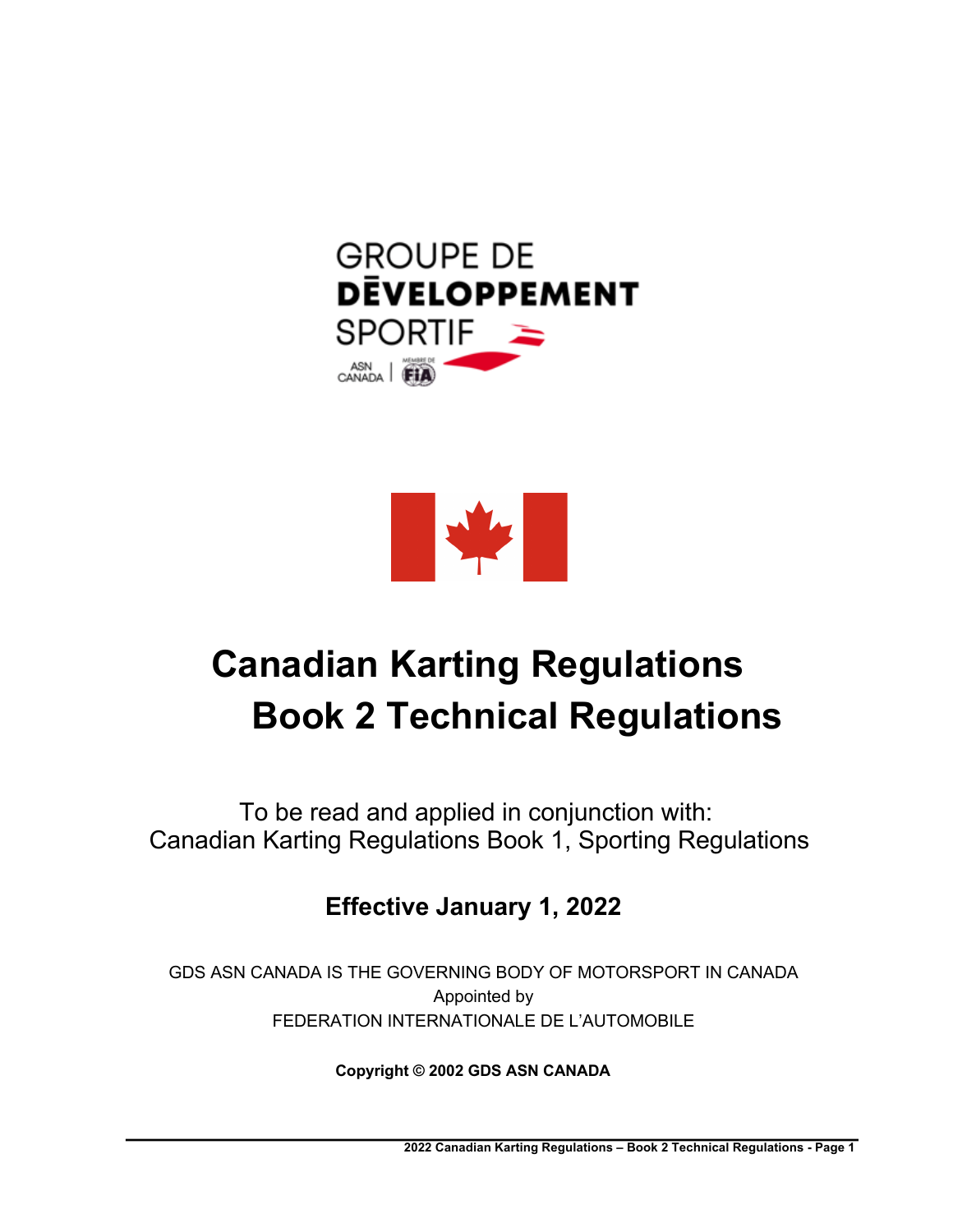These regulations govern all National Competitions sanctioned by GDS ASN CANADA.

# **Published by:**

GDS ASN CANADA

200 Circuit Gilles-Villeneuve

Montréal, Québec, H3C 1A9 Canada

(514) 350-8203

info@asncanada.ca

https://www.asncanada.ca

All enquiries regarding these Regulations should be addressed to:

GDS ASN CANADA

.

Kart racing is a dangerous sport.

These regulations are intended to assist in the conduct of competitions and to further general safety. They are a guide, and in no way a guarantee against injury or death to participants, spectators or others.

No express or implied warranties of safety or fitness for a particular purpose shall be intended or result from publication of or compliance with these Regulations.

Participants are encouraged to inspect the racing facilities and to bring to the attention of the organizers and officials anything that is of a concern to their personal safety. If a participant is not comfortable with the facility they should consider withdrawing from the event. If the driver is under the age of majority, then the parents, guardians and/or handlers should inspect the facilities as above.

Karting Organizations, Clubs or Series may adopt these Technical Regulations and the Sporting Regulations in Book 1 for use within their own competitions.

**Changes to the Regulations for 2022 indicated in a narrow bold font.**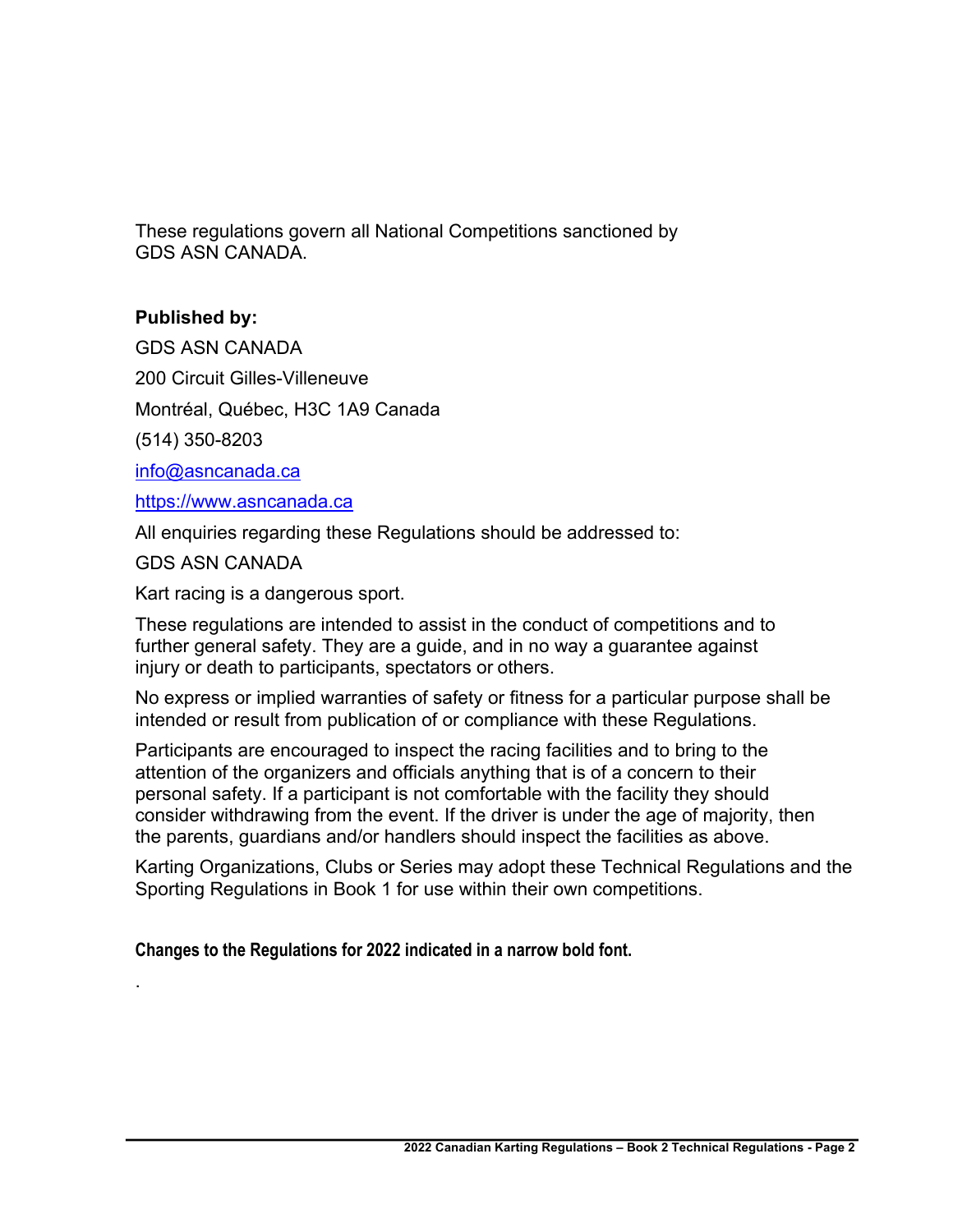# **Table of Contents**

| $\mathbf 1$ .   |                                                                               |  |  |  |  |
|-----------------|-------------------------------------------------------------------------------|--|--|--|--|
| 2.              |                                                                               |  |  |  |  |
| 3.              |                                                                               |  |  |  |  |
|                 | 3.1. Briggs & Stratton, Rok and Rotax have their own technical specifications |  |  |  |  |
|                 |                                                                               |  |  |  |  |
|                 |                                                                               |  |  |  |  |
| 4.              |                                                                               |  |  |  |  |
|                 |                                                                               |  |  |  |  |
| 5.              |                                                                               |  |  |  |  |
|                 |                                                                               |  |  |  |  |
|                 |                                                                               |  |  |  |  |
|                 |                                                                               |  |  |  |  |
| 6.              |                                                                               |  |  |  |  |
| 7.              |                                                                               |  |  |  |  |
| 8.              |                                                                               |  |  |  |  |
|                 |                                                                               |  |  |  |  |
|                 |                                                                               |  |  |  |  |
|                 |                                                                               |  |  |  |  |
|                 |                                                                               |  |  |  |  |
|                 |                                                                               |  |  |  |  |
|                 |                                                                               |  |  |  |  |
|                 |                                                                               |  |  |  |  |
|                 |                                                                               |  |  |  |  |
|                 | 8.10.<br>8.11.                                                                |  |  |  |  |
|                 | 8.12.                                                                         |  |  |  |  |
|                 | 8.13.                                                                         |  |  |  |  |
|                 | 8.14.                                                                         |  |  |  |  |
|                 | 8.15.                                                                         |  |  |  |  |
|                 | 8.16.                                                                         |  |  |  |  |
|                 | 8.17.                                                                         |  |  |  |  |
| 9.              |                                                                               |  |  |  |  |
| 10 <sub>1</sub> | $10.1$ .                                                                      |  |  |  |  |
|                 |                                                                               |  |  |  |  |
| 11.             |                                                                               |  |  |  |  |
| 12.             |                                                                               |  |  |  |  |
| 13.             |                                                                               |  |  |  |  |
| 14.             |                                                                               |  |  |  |  |
|                 | 14.1.<br>14.2.                                                                |  |  |  |  |
|                 |                                                                               |  |  |  |  |
| 15.             |                                                                               |  |  |  |  |
| 16.             |                                                                               |  |  |  |  |
| 17.             |                                                                               |  |  |  |  |
| 18.             |                                                                               |  |  |  |  |
| 19.             |                                                                               |  |  |  |  |
| 20.             |                                                                               |  |  |  |  |
|                 | 20.1.                                                                         |  |  |  |  |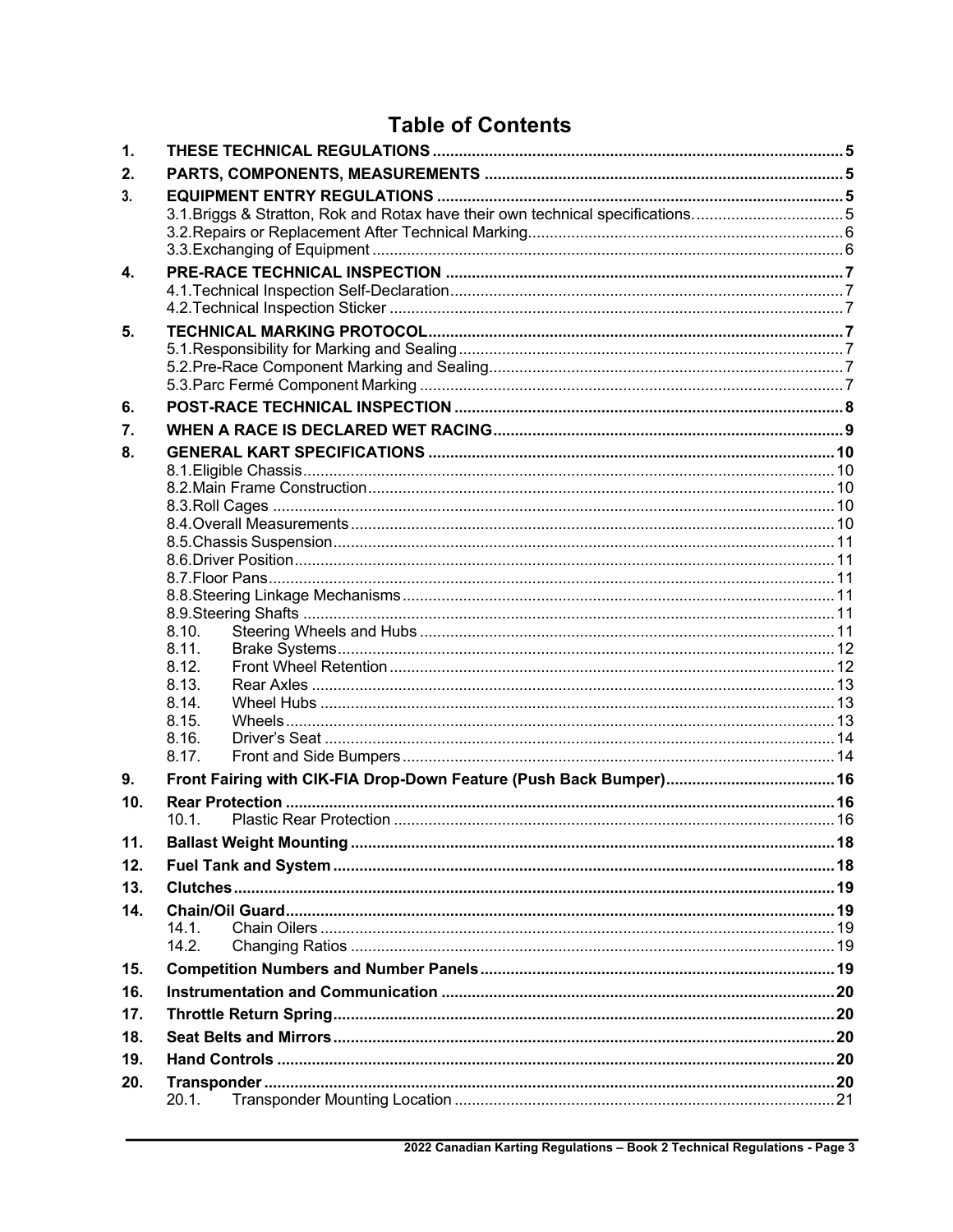| 21. |                                                                                                                                                                                                                  |  |
|-----|------------------------------------------------------------------------------------------------------------------------------------------------------------------------------------------------------------------|--|
| 22. |                                                                                                                                                                                                                  |  |
| 23. |                                                                                                                                                                                                                  |  |
| 24. | 24.1.<br>24.2.<br>24.3.                                                                                                                                                                                          |  |
| 25. | 25.1<br>25.2.<br>25.3.<br>CIK-FIA Bodywork Dimensions - Technical Drawing No. 2b Bodywork for Short Circuits. 24<br>25.4.<br>CIK-FIA Bodywork Dimensions - Technical Drawing No. 24b Bodywork (Mini) 25<br>25.5. |  |
| 26. |                                                                                                                                                                                                                  |  |
| 27. |                                                                                                                                                                                                                  |  |
| 28. | Rok including Rok Micro, Mini, Junior, Senior, Shifter and Shifter Masters 26                                                                                                                                    |  |
| 29. | Rotax including Rotax Max, Junior Max, DD2, DD2 Masters, Mini Max, Micro Max  26                                                                                                                                 |  |
| 30. |                                                                                                                                                                                                                  |  |
| 31. |                                                                                                                                                                                                                  |  |
| 32. | 32.1<br>32.2.                                                                                                                                                                                                    |  |
| 33. |                                                                                                                                                                                                                  |  |
| 34. | 34.1.<br>34.2.                                                                                                                                                                                                   |  |
| 35. |                                                                                                                                                                                                                  |  |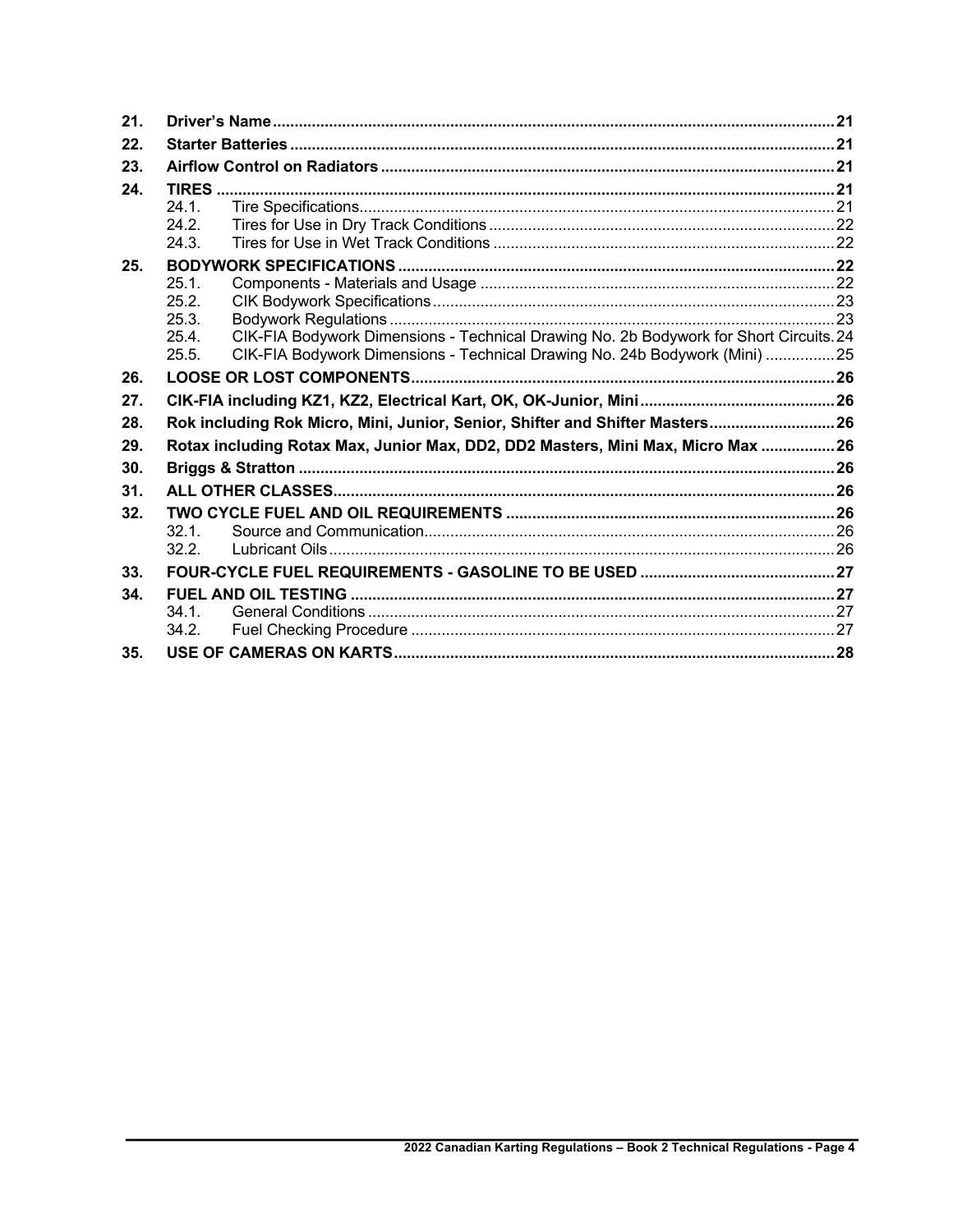#### **1. THESE TECHNICAL REGULATIONS**

The Spirit and Intent will be the standard by which these Regulations are enforced.

Compliance with ASN Technical Regulations does not necessarily ensure eligibility of karts by other sanctioning bodies.

Should doubt exist in the mind of a competitor, manufacturer, distributor, or Official as to the interpretation or application of these Regulations, the competitor, manufacturer, distributor, or Official is encouraged to first communicate in writing or email to the ASN or karting organization having jurisdiction. Verbal inquiries will not be considered.

In determining questions of eligibility of a kart, or the presence, absence or condition of a component of a kart, Officials shall be guided by the principle:

#### **"IF THE REGULATIONS DO NOT STATE THAT YOU CAN DO IT, YOU CAN NOT"**

It is the entrant and/or driver's responsibility at all times to ensure the ongoing compliance with mechanical safety and chassis, bodywork and engine technical eligibility of the kart. A claim of lack of knowledge in the event of a kart being found ineligible, will not be considered.

Out of compliance parts, equipment or configuration on the kart, are not deemed to have been authorized or approved by reason of having passed through the inspection process at any time or any number of times.

ASN affiliated Regions and Clubs may adopt these Technical Regulations for use within their own organization. Regions and Clubs are encouraged to appoint a Technical Inspector and Assistants.

#### **2. PARTS, COMPONENTS, MEASUREMENTS**

All replacement parts are subject to these Regulations. Any part, hole, shape, dimension, measurement or appearance not listed in these Regulations does not exclude it from inspection.

Production changes by the manufacturer of an engine, kart or part for a kart, or manufacturer of an aftermarket part causing any part not to conform to the specifications, or not to conform with the Spirit and Intent of these Regulations are subject to a decision ASN or by the karting organization having jurisdiction, as to whether or not the part will be considered eligible and permitted for use in competition.

Manufacturer's manuals are part of the equipment specifications and may be used to reference eligibility of components.

Systems for the measuring of the maximum engine revs and/or the control of the clutch functioning may be used in categories where engine speed limits and/or limits regarding clutch functioning are prescribed. They shall be installed in the strict respect of the relevant instructions.

On the decisions of the Steward(s), the Technical Inspector will be authorized to interchange an Entrant's ignition system for the system supplied by ASN or the event organizer. The substitute ignition system to be of the same make and model as the one used by the Entrant concerned.

#### **3. EQUIPMENT ENTRY REGULATIONS**

#### **3.1. Briggs & Stratton, Rok and Rotax have their own technical specifications.**

The number of engines and chassis permitted will be in accordance with the Canadian Rotax Max Challenge Regulations and must be noted by serial number(s) and seal numbers(s) on the Rotax Engine "Identity Card" and Technical Self-Declaration form.

One engine of the same manufacturer and one chassis are permitted for each entry and must be noted by serial number(s) on the Technical Self-Declaration form unless stated otherwise in the supplementary regulations.

Changing **to a second** chassis may occur only if there is physical damage (to be considered unrepairable or broken) upon approval by the Technical Inspector. Changing to a second engine may occur only if there is physical damage upon approval by the Technical Inspector.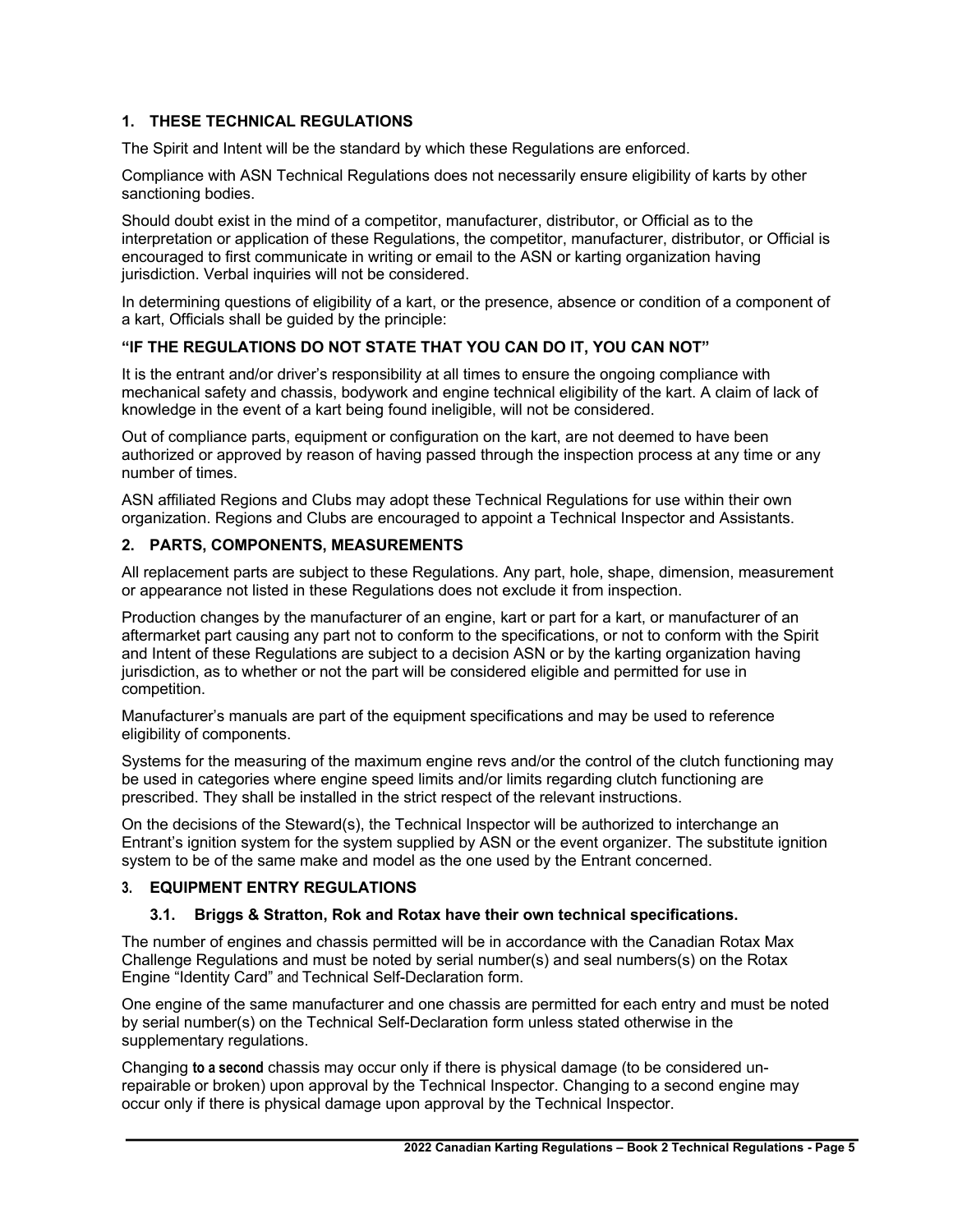#### **3.2. Repairs or Replacement After Technical Marking**

- a) Repairs requiring the breaking of a seal or loss of a mark or changing of a chassis must be accomplished under the scrutiny of a Technical Inspector. The appropriate parts must re-sealed or re-marked and the entrant must start at the rear of the grid.
- b) **Rotax Classes:** Repair and/or replacement must be in accordance with Canadian Rotax Max Challenge Regulations.
- c) **All Other Classes:** Changing to **a** second engine may occur only if there is physical damage upon approval by the Technical Inspector. The engine must be sealed with paint and/or wire before competition use. **The serial number of the second engine must be added to the Technical Inspection Self-Declaration sheet**. The driver will start the next race from the rear of the grid.

Cleaning of carburetors is permitted in Four-Cycle classes. The cleaning must be approved by, and accomplished under, the scrutiny of a Technical Inspector. The appropriate parts must be remarked with the entrant retaining their position on the starting grid.

A valve cover gasket that has oil leakage or a valve cover that is damaged in a manner that could cause oil leakage may be replaced. The replacement must be approved by and accomplished under the scrutiny of a Technical Inspector. The valve cover must be re-marked with the entrant retaining their position on the starting grid.

#### **d) Kinked, Cracked, Loose or Broken Headers**

At any time during the event the entrant will NOT lose their starting position for the next session or the Final Race when any of the following procedures are accomplished under the scrutiny of the Technical Official, and the exhaust header retainer is re- sealed:

Replacement of a broken, kinked, or cracked header. Re-tightening of the header retainer nuts.

Replacement of a stripped exhaust header stud or bolt. Repair of the exhaust threads in the head.

A cracked header must still be in a condition that will pass all post-race Technical Inspection. If not, the entrant is Disqualified.

A broken header will pass post-race Technical Inspection provided that the entire header/silencer is still attached to the kart by the support brace and/or the tether, AND the entire exhaust system is in compliance with the regulation. If the header and silencer are separated and cannot be presented to Technical Inspection as a complete unit, the entrant is Disqualified.

#### **3.3. Exchanging of Equipment**

There shall be no exchanging of tire(s), engine(s), or chassis between entrants. If an entrant is competing in more than one class, there shall be no exchanging of tires between classes. Drivers may only use equipment listed on their Technical Inspection Self-Declaration.

In all classes, if physical damage occurs to the engine(s) listed on the Pre-Technical Inspection Self-Declaration form or if a chassis has physical damage (non-repairable) that would prevent an entrant from competing, an unlisted replacement engine or replacement chassis may be used with the approval of the Technical Inspector prior to use. The change must be noted on the Technical Self-Declaration form. In Rotax classes, a Rotax "Identity Card" must be submitted for the replacement engine. The appropriate parts must re-sealed or re-marked. An entrant using a replacement engine or chassis must start at the rear of the grid.

The penalties for unauthorized use of equipment include the following. If the infraction occurs in Qualifying, the driver to start at the rear of the first race. In Heat and Pre-Final races, a driver to be scored in last place and/or start at the rear in the next race. In Final races, the penalty is Disqualification.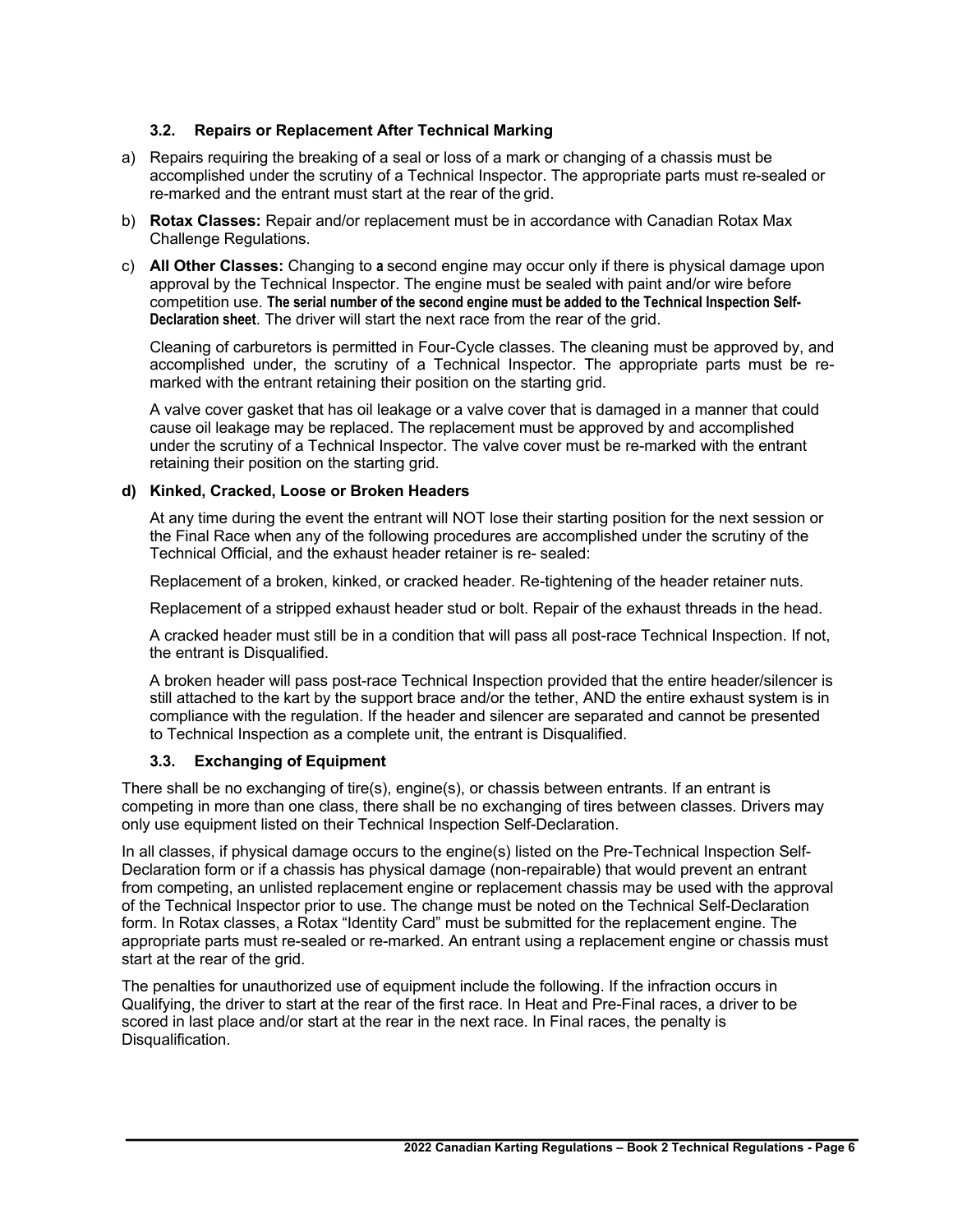#### **4. PRE-RACE TECHNICAL INSPECTION**

#### **4.1. Technical Inspection Self-Declaration**

Each participant must submit a fully completed Technical Self-Declaration form to the Technical Inspectors. Upon receipt of the completed Technical Self-Declaration form the competitor will be issued a Technical Inspection sticker.

Any changes required on the completed and submitted Technical Self-Declaration form must be completed and accepted by the Technical Inspectors before qualifying sessions begin in any class or before a designated time.

It is the competitor's responsibility to ensure that their kart meets the technical requirements for the class through the entire race event. Drivers found on the track without having completed and submitted a Pre- Technical Inspection Self-Declaration form are subject to penalty. Drivers who enter Post-Race Technical Inspection and are found to have not completed or submitted a Technical Self-Declaration form will be Disqualified.

Any Kart, safety equipment or apparel is subject to Technical Inspection at any time.

The Technical Self-Declaration form is retained by the Technical Inspector.

#### **4.2. Technical Inspection Sticker**

The event organizer shall provide a unique Technical Inspection sticker for each event. The sticker shall be water resistant and have a space large enough for the competitors two or threedigit kart number. The participant must attach the



sticker to the designated location on the appropriate kart before it is allowed to enter the track for any session.

### **5. TECHNICAL MARKING PROTOCOL**

# **5.1. Responsibility for Marking and Sealing**

It is the responsibility of the driver to ensure that their entry has been properly marked or sealed for competition and Technical Inspection (engine, tires, and chassis where required) at any time during the competitive portion of the event. Failure to do so may cause penalty, as determined by the Steward(s) or Race Director.

# **5.2. Pre-Race Component Marking and Sealing**

- **a)** The engine, tires and chassis used by a driver in qualifying will be marked, sealed **or scanned** by a Technical Inspector at a designated time and place before, during, or after the qualifying session before the driver and/or mechanic/tuner or Kart leaves the weigh-in area after qualifying.
- **b)** Dependent upon class, all engine and chassis markings must either form a seal from one part to another or be an identifying mark.
- **c)** All tires must have been marked on the inner sidewall in a manner determined by a Technical Inspector **or scanned** at some time before leaving the weigh-in area after qualifying.
- **d)** Latex paint is recommended for enginemarking.

# **5.3. Parc Fermé Component Marking**

When a Parc Fermé is used, all tires, fuel tanks, and fuel supply reservoirs shall be marked with the competition number of the entrant, at a determined time, before qualifying.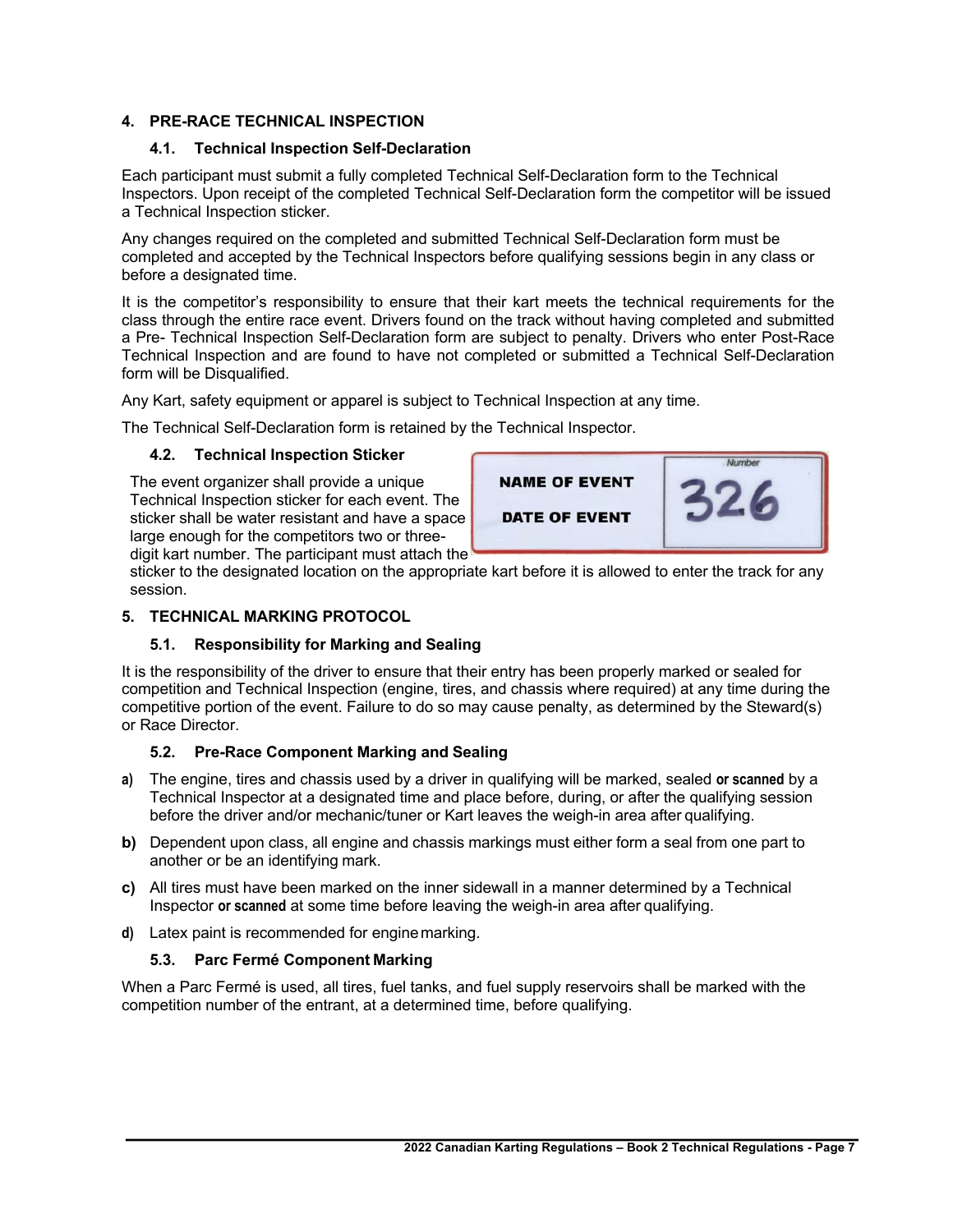#### **6. POST-RACE TECHNICAL INSPECTION**

- a) At the conclusion of any track session, the Steward(s) and/or the Technical Inspector may select karts for inspection, and the competitors involved shall without delay take the selected karts directly to the Parc Fermé/Technical Impound/Inspection area.
- b) At the conclusion of a race all karts are deemed to be impounded and must remain in the exact condition in which they left the racetrack until released by the Steward(s) and/or Technical Inspector or designate.
- c) It is incumbent on the entrant/driver to determine whether or not their kart has been selected for inspection by reporting immediately to the Parc Fermé/Technical Impound/Inspection area for inspection or release by the Technical Inspector or designate.
- d) Failure to present the kart promptly at the Parc Fermé/Technical Impound/Inspection area when requested may result in a penalty. Penalties include, a fine, being scored in last place and/or starting at the rear of the grid for the first/next race or Disqualification. Any such penalty is not subject to protest or appeal.
- e) One entrant/driver and/or one mechanic/tuner must attend each kart at the Parc Fermé/Technical Impound Inspection Area. Technical inspection may begin on a kart or engine without the entrant/driver and/or mechanic/tuner being present.
- f) In addition to the vehicle and its components, anything mounted on or in a kart may be impounded by the Steward(s) or Technical Inspector.
- g) The entrant/driver is responsible for all costs, if any, associated with the teardown, inspection and rebuilding of any component(s) selected for eligibility verification by the Steward(s)
- h) A qualifying position or a race finishing position, and any Club or Series points and other awards available to a competitor that is subjected to an eligibility verification, may be withheld until the results of any inspection are determined.
- i) The entrant/driver is responsible for ensuring that the kart is returned to proper operating condition after any impound or inspection by the Technical Inspector or support personnel. Protests will not be allowed in this regard.
- j) Technical inspection begins when the inspector checks the technical engine markings and the tire markings. If any seals are broken or missing, or tires or chassis unmarked, then the entrant/driver will receive a penalty. Penalties include being scored in last place and/or starting at the rear of the grid for the first/next race or Disqualification. The engine or other components may still be inspected as determined by the Technical Inspector. If the seals are unbroken and present a detailed engine inspection should begin to a level determined by the Technical Inspector.
- k) If, at any point during the inspection, an engine or other components are found to be in contravention of these Regulations, the inspection may proceed at the discretion of the Technical Inspector. The Technical Inspector will notify the Steward(s) of the technical infraction by the entrant/driver. If the entrant/driver does not submit an approved complete Refusal of Appeal form, the part(s) in question can be retained by the Technical Inspector. If the entrant wants the part(s) in question to be returned it is the responsibility of the entrant to obtain the approved Refusal of Appeal form and submit the completed form to the Chief Steward. If the part(s) in question are removed from the impound area by the entrant/driver or mechanic/tuner without permission from the Technical Inspector, or Steward(s), or without a Refusal of Appeal form being submitted the entrant/driver will be Disqualified from the results and no protest or appeal can be submitted.

The Technical Inspector shall label the impounded racing equipment and one of these officials will be responsible for providing the impounded racing equipment at an appeal hearing if called.

- l) The Technical Inspector may use any tool(s) required for the inspection. If an engine manufacturer specifies that specific tools must be used (example Briggs & Stratton) the Technical Inspector must use these tools.
- m) If a technical infraction is found, the findings of the Technical Inspector must be immediately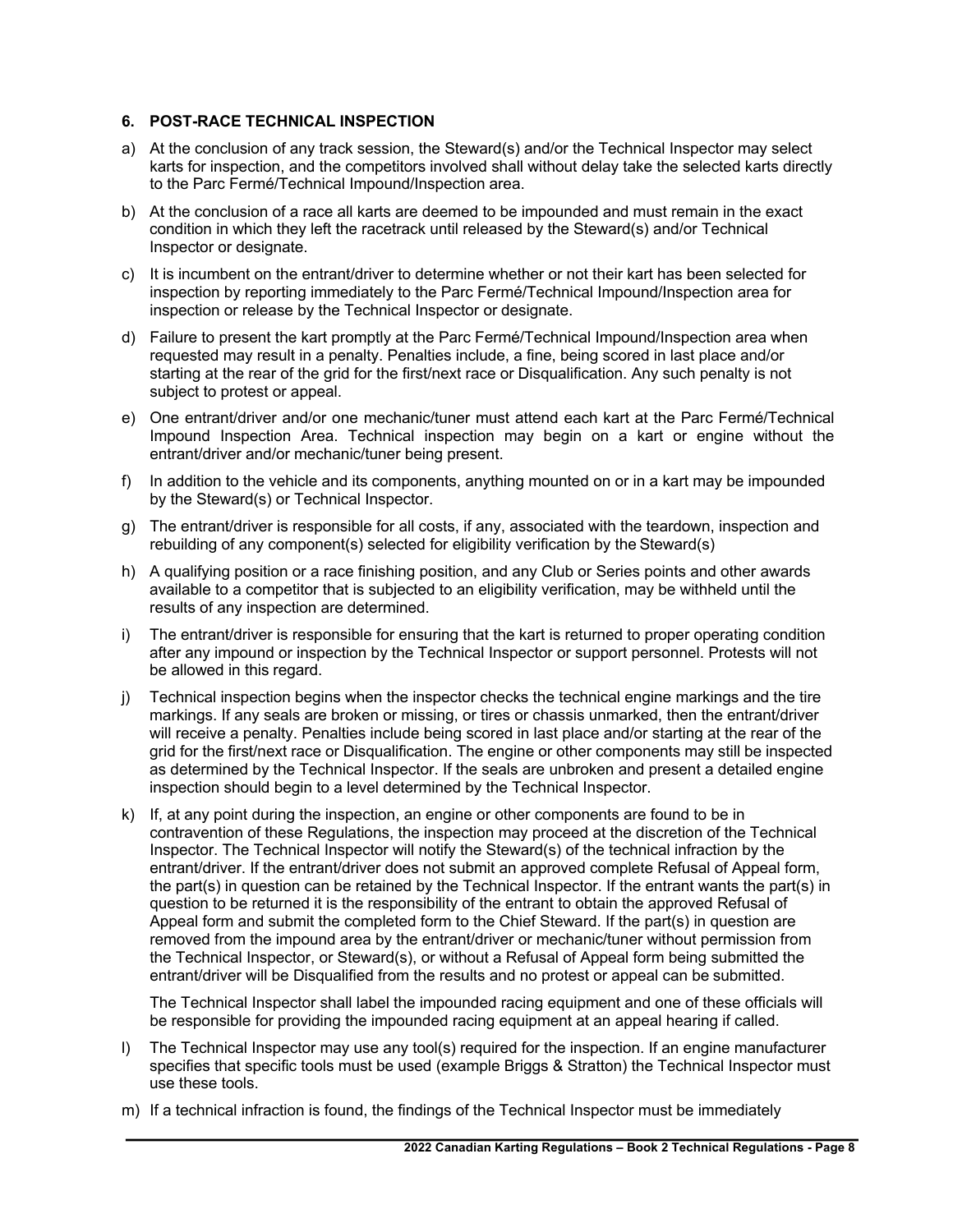communicated to the Steward(s). The Steward(s) will determine if a penalty will be applied and the severity of the penalty based on the circumstances of the violation. Refer to the ASN Standard Karting Penalties chart for penalty guidelines.

n) Post-Race Technical Infractions can be either Pre-Race Technical Inspection or Equipment related. The penalties for deviations from the Technical Self-Declaration or Rotax Engine "Identity Card" include monetary fines, position penalties or Disqualification at the discretion of the Steward(s).

#### **7. WHEN A RACE IS DECLARED WET**

The choice of wet or dry tires will be decided by the individual driver.

**All** Technical Regulations will be adhered to, except as follows:

- a) If wet tires are to be used, they are defined as any production type tires that have been manufactured by any Kart tire manufacturer specifically for wet weather conditions.
- b) Specified manufacturers and compounds of tires may be required. A competitor may not mix and match tires from different manufacturers or different designations or compounds.
- c) Modified, grooved or otherwise altered dry condition tires are not acceptable.
- d) The rear wheels may be moved inward, to narrow track width to the limit permitted in the Technical Regulations for minimum width, but the axle ends may not protrude beyond a plane drawn across the outer face of the rear wheel.
- e) Rear protection or the rear bumper must have an overall width not exceeding the rear width of the kart at any time, measured outside the rear wheels or tires, whichever is the greater, during both DRY and WET conditions.
- f) A deflector may be added to the air filter on four-cycle engines provided that such additions do not provide a ram-air effect.
- g) Front and rear wet rims and tires must be used at the appropriate locations **if wet tires are used.**
- h) A rain deflector may be added to prevent water from entering the intake silencer. The deflector must be constructed of non-metallic material. In classes except Rok, the rain deflector can be securely attached to the chassis frame and/or metal side bumper bars. There can be no modifications or attachments whatsoever to the plastic side pods. In Rok classes the rain deflector must be secured to the airbox on the engine not to the chassis.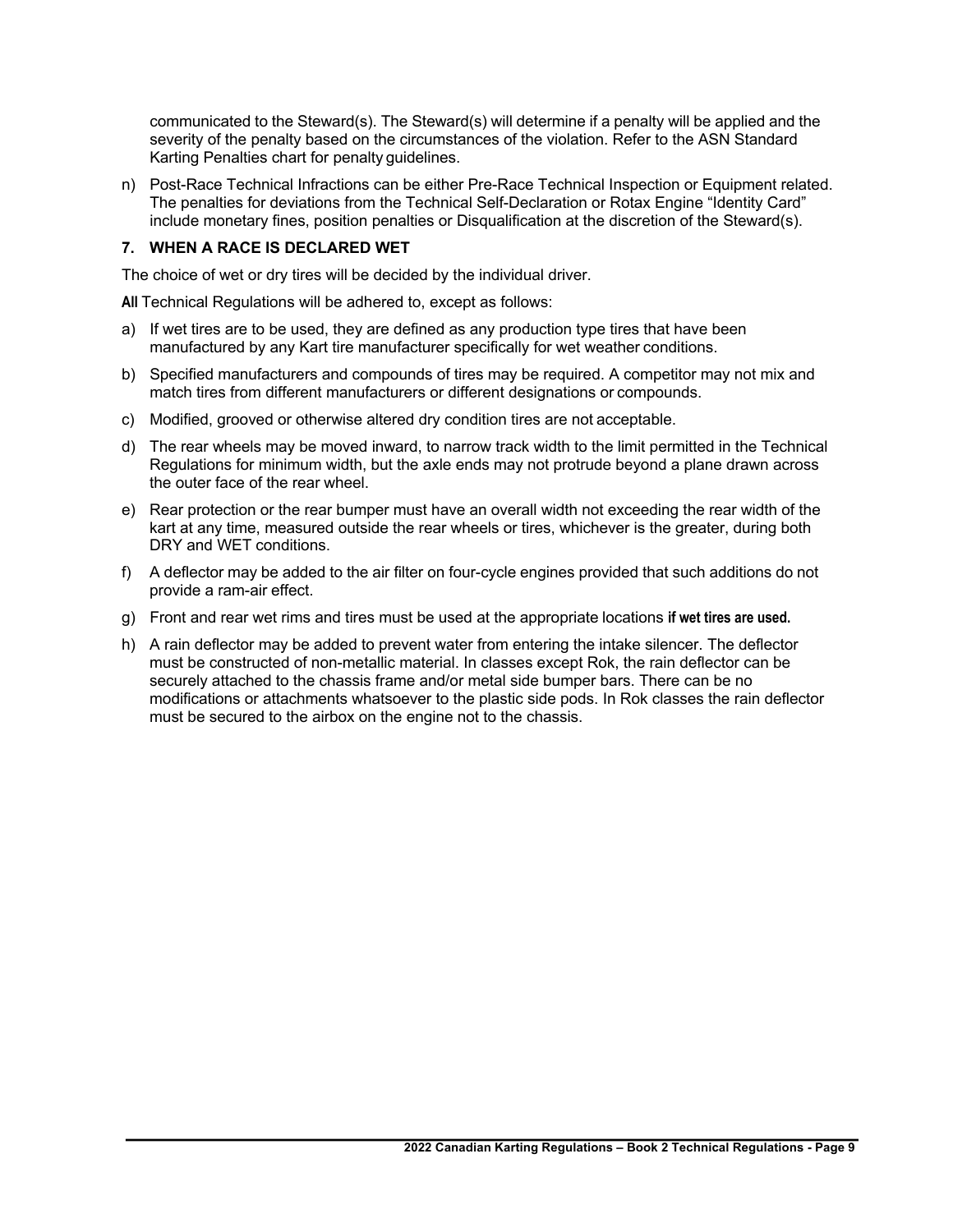### **8. GENERAL KART SPECIFICATIONS**

#### **8.1. Eligible Chassis**

- a) In the Rotax Max Challenge classes, only chassis allowed by the Canadian Rotax Max Regulations are permitted.
- b) For all other classes, eligible chassis include those homologated/registered by the CIK-FIA and any chassis that in the opinion of ASN or the karting organization having jurisdiction reasonably meet the intent and technical requirements of these regulations. Decisions regarding technical eligibility and compliance in all classes are reserved for ASN or the karting organization having jurisdiction and the Technical Inspector.
- c) Decisions made on chassis eligibility are final and are not subject to protest or appeal.

# **8.2. Main Frame Construction**

- a) In addition to compliance with the Spirit and Intent of the Rules, overall quality of workmanship is considered in the acceptance of a Kart presented for competition. Tubular steel construction is the only type of frame design method currently considered to be within the Spirit and Intent of the Rules of all classes.
- b) The frame must be made from magnetic structural steel or structural steel alloy.
- c) The centers of main frame rail tubes may be no higher than a line projected horizontally between the centers of the front and rear wheel hubs.
- d) Minimum tubing outer diameter: 1.000" (25.4 mm)
- e) Maximum tubing outer diameter: 1.400" (35.56 mm)
- f) Minimum tubing wall thickness for tubing 1.125" OD or less: 0.078" (1.98 mm)
- g) Minimum tubing wall thickness for tubing over 1.125" OD: 0.060" (1.53 mm)

# **8.3. Roll Cages**

The addition of a roll cage to the kart chassis-frame is not permitted unless there is a class designation for roll cage equipped karts. Karts with roll cages are not permitted to run on a track at the same time as karts without roll cages.

#### **8.4. Overall Measurements**

| Class                                                                               | <b>Minimum</b><br>Wheelbase<br>(Note 1.) | <b>Maximum</b><br>Wheelbase<br>(Note 1.) | <b>Minimum</b><br><b>Track</b><br>Width | <b>Maximum</b><br>Overall<br>Width | <b>Minimum</b><br>Kart<br>Weight<br>(Note 4.) |
|-------------------------------------------------------------------------------------|------------------------------------------|------------------------------------------|-----------------------------------------|------------------------------------|-----------------------------------------------|
| TWO CYCLE Classes including:<br>Junior, Senior, Masters                             | 101 cm                                   | $110 \text{ cm}$                         | Note 2.                                 | 140 cm                             | 59 kg<br>(130 lbs)                            |
| TWO CYCLE Classes including:<br>Mini Rok, Rotax Micro MAX, Rotax Mini<br><b>MAX</b> | 89 cm                                    | 95 cm                                    | Note 3.                                 | 120 cm                             | 59 kg<br>(130 lbs)                            |
| FOUR CYCLE Classes including:<br>Junior, Senior, Masters                            | 101 cm                                   | $110 \text{ cm}$                         | Note 3.                                 | 127 cm                             | 59 kg<br>(130 lbs)                            |
| Cadet                                                                               | 89 cm                                    | 95 cm                                    | Note 3.                                 | 120 cm                             | 54 kg<br>(119 lbs)                            |

**Note 1.** Wheelbase is measured between front and rear true axle centers.

**Note 2.** Minimum Track Width TWO CYCLE: A line passing through the outer edges of the front and rear tires (steering wheel in straight ahead position) must be a minimum of 4 cm wider than the appropriate side pod.

**Note 3.** Minimum Track Width FOUR CYCLE and TWO CYCLE Classes including Mini Rok, Rotax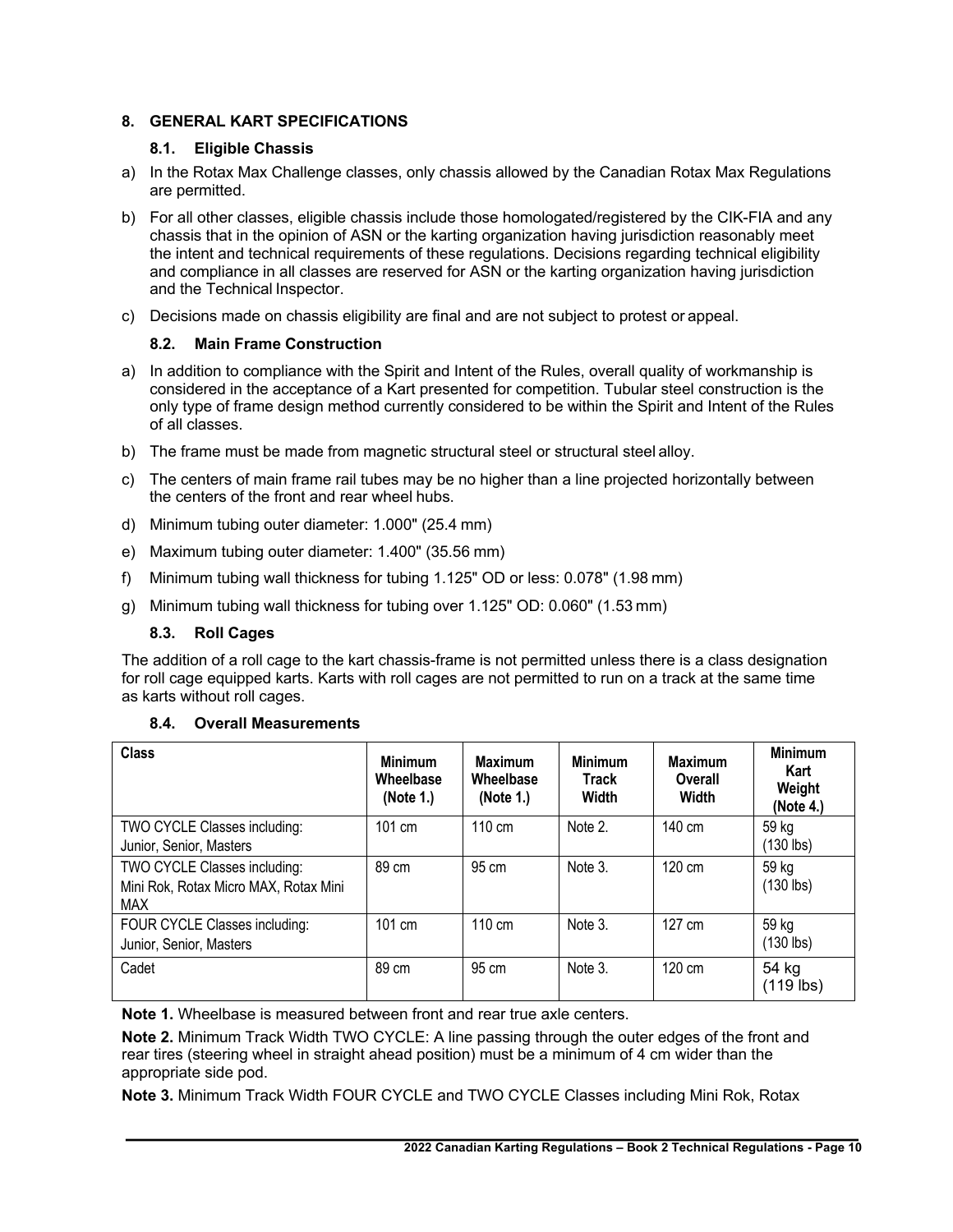Micro MAX, Rotax Mini MAX: Each outer edge of the rear wheels may be a maximum of 2.5 cm narrower than the outer width of the appropriate side pod.

**Note 4.** Minimum Kart Weight is less driver, fully equipped and race ready.

**Maximum Overall Length:** Measured without front and/or rear fairing. All classes 182 cm.

**Maximum Overall Height:** Measured from the ground to the uppermost part of the Kart, less driver, fully equipped and race ready. All classes 65 cm.

#### **8.5. Chassis Suspension**

The use of or attempt to create and/or conceal any suspension movement is prohibited. Normally, this includes springs, shocks, spring washers, grommets, etc. Approved torsion bars are not considered suspension.

#### **8.6. Driver Position**

When normally positioned on the Kart for racing competition, the entire driver shall be within the specified width and length dimensions of the Kart.

#### **8.7. Floor Pans**

The floor pan shall be of a design that will prevent any portion of the driver's body from passing between/below Kart components.

The floor plan must be made of rigid material that stretches only from the central strut of the frame to the front frame cross member of the kart, remaining within all confines of the chassis.

If it is perforated, the holes must not have a diameter of more than 10 mm and they must be apart by four times their diameter as a minimum.

#### **8.8. Steering Linkage Mechanisms**

All steering linkage must be of the direct, mechanical type.

All steering assembly fasteners must be either cotter-pinned, safety wired, secured by snap rings, or utilize self-locking nuts in original condition.

All bolts shall be at least Grade 5 or US Mark 3 of a minimum of 6 mm diameter. All rod ends must be

universal type swivel joints.

#### **8.9. Steering Shafts**

Tiller/vertical shaft steering mechanisms are not allowed.

Steering shafts must be 18 mm minimum OD steel tubing of one-piece design, 1.8 mm minimum wall thickness, with a minimum 5/16" (8 mm) diameter fastener at the base.

Dynamic Kart Steering (DKS) kits which may include a replacement steering column bushing and attachments to the steering shaft and tie rods that allows changes to toe in and toe out settings while a kart is in motion are not allowed.

#### **8.10. Steering Wheels and Hubs**

Steering must be controlled by a steering wheel which a continuous rim not incorporating any reflex angles in its basic shape. The upper and lower 1/3 of the circumference may be straight or of a different radius to the rest of the wheel. The rim must be manufactured with a metallic structure made of steel or aluminum.

The one-piece steering hub will be secured with a minimum 6mm diameter Grade 5 or US Mark 3, or 6 mm bolt and nut, perpendicular to the longitudinal centerline of the shaft.

It is recommended that the unthreaded portion of this bolt be long enough to clear both the shaft and the hub utilizing a washer(s), if necessary, to enable proper tightening.

Welding of the steering wheel to the hub is NOT allowed. Welding the steering wheel hub to the shaft is NOT allowed.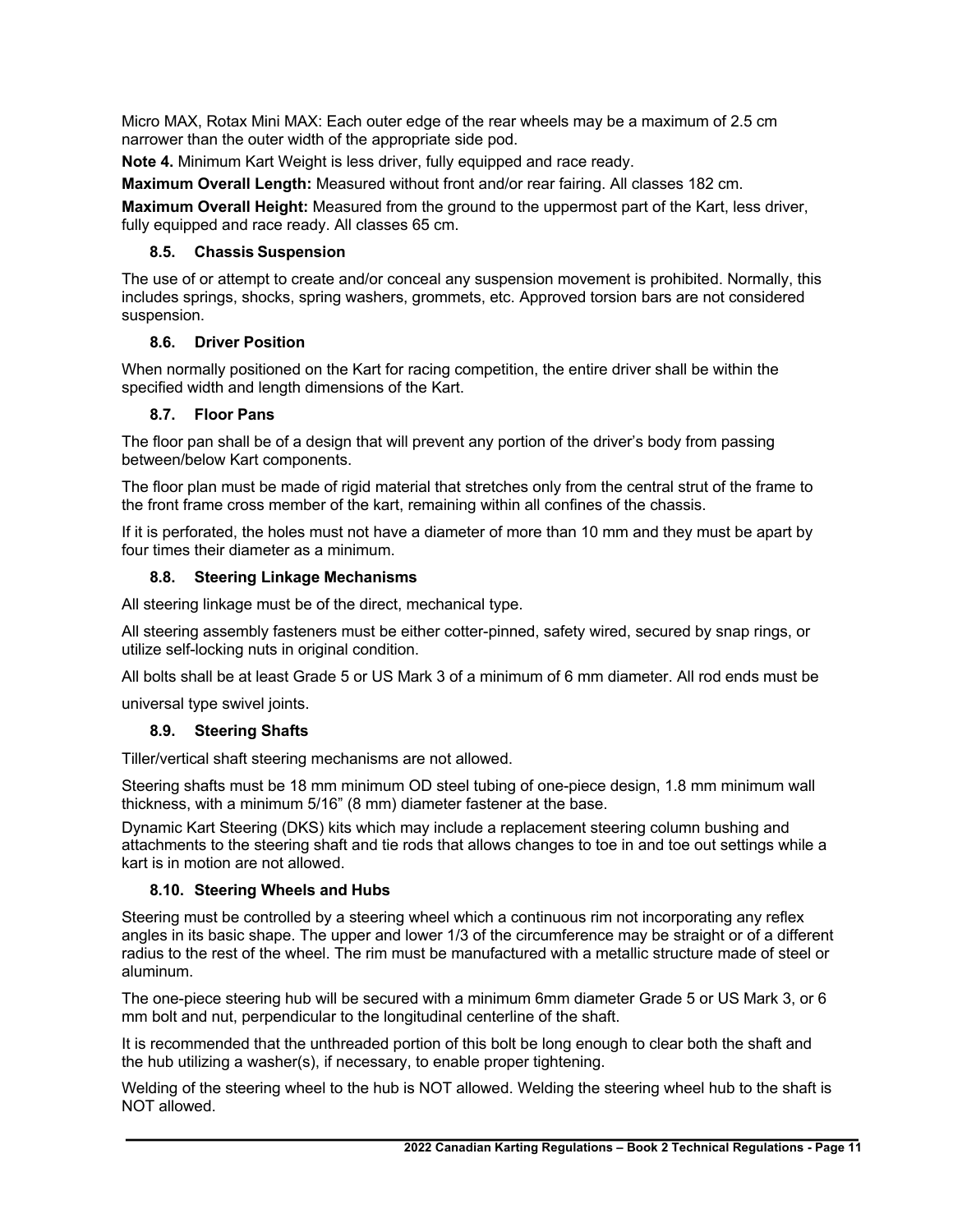No shaft extensions are allowed.

Minimum steering wheel outer diameter is 25.4 cm.

The steering wheel must have a minimum of three spokes.

The steering wheel must be of closed loop design and circular, except that the upper or lower 1/3 of the wheel circumference may be flat.

Any device mounted on the steering wheel must not protrude by more than 20 mm from the plane forward of the steering wheel and must not have sharp edges. Flexible steering controls by cable or chain are forbidden. All parts of the steering must have a method of attachment offering maximum safety (split pins, self-locking nuts or burred bolts). The steering column must have a minimum diameter of 18 mm and a minimum wall thickness of 1.8 mm.



#### **8.11. Brake Systems**

All Karts, at a minimum, must be equipped with a braking system that brakes the rear wheels.

Except for disc retention, fasteners related to the braking system must be secured with one of the following methods:

Single nut with cotter pin or safety wire Double nuts Snap rings

Self-locking nuts – metallic or plastic type

Each fastener used for rear brake disc retention must be secured either by cotter pin, or safety wire, or snap ring(s), or utilize completely metallic locking nuts.

"Floating" front disc brake retention shall be as manufactured, or by self-locking nuts (metallic or plastic type), or by nuts that are cotter pinned, safety wired, or utilize snap rings.

Brake rotors shall have no cracks or major chips.

Brake pads must be of sufficient area and thickness for proper braking for the duration of the event.

Brake discs must be made from steel, stainless steel or cast iron. Carbon and ceramic brake discs are forbidden.

#### **8.12. Front Wheel Retention**

Chassis that are CIK-FIA homologated/registered or meet CIK-FIA requirements can have a selflocking style retention nut in original condition.

All front axle spindles that are manufactured to receive a cotter pin, safety wire or snap ring must have these items installed.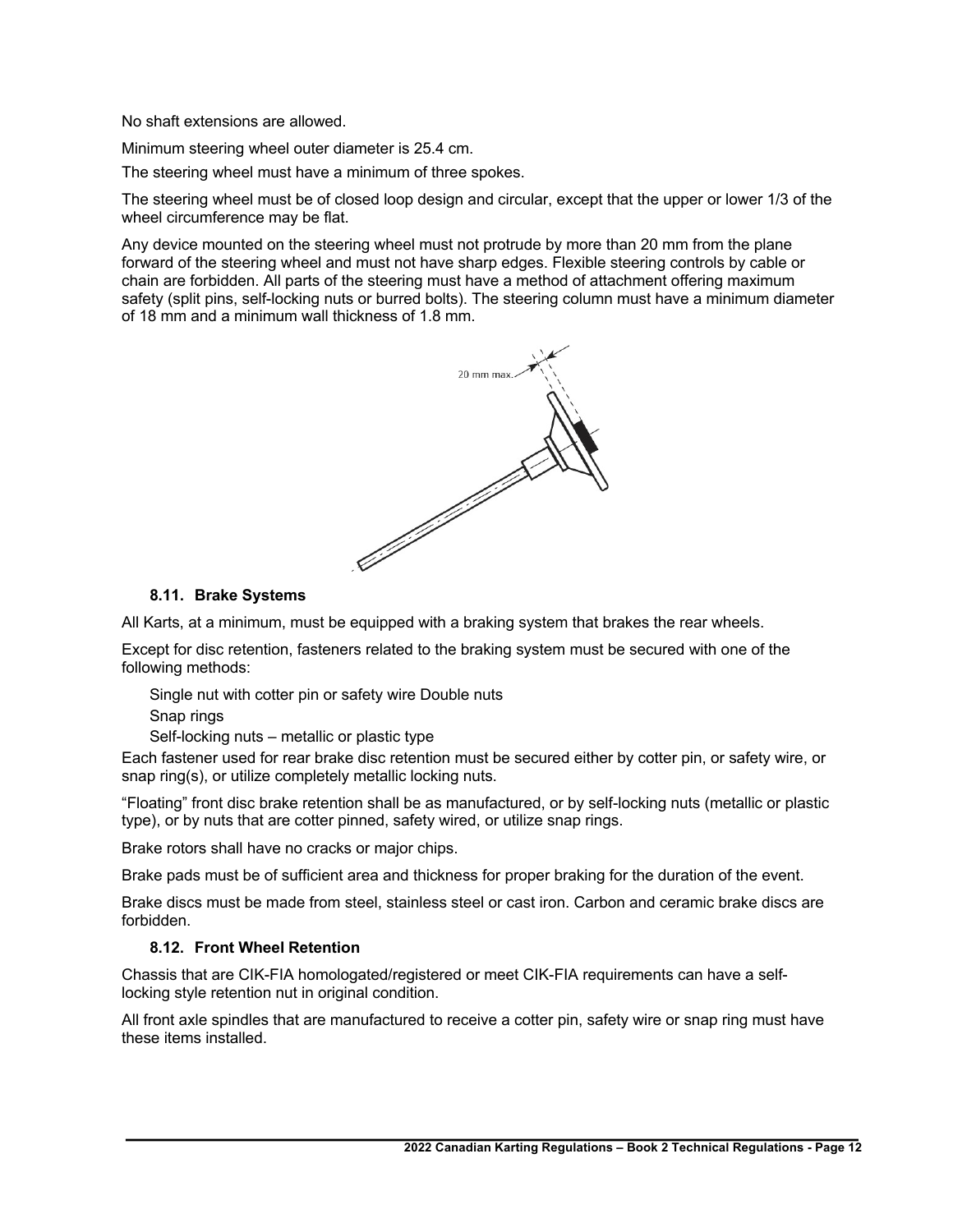#### **8.13. Rear Axles**

Rear axles must be of one-piece design.

For 40 mm diameter rear axles in all four-cycle classes, minimum cross-sectional tube thickness is 2.40 mm.

Axles must be constructed from a magnetic iron or steel-based material. For example, aluminum, stainless steel, titanium, and carbon fiber axles are NOT allowed.

The following table lists the minimum cross-sectional tube thickness at any point in a rear axle, except for key housings, or snap ring grooves at the outer extremities for all classes unless otherwise noted.

| Rear Axle thickness according to outer diameter |                           |                                   |                           |  |
|-------------------------------------------------|---------------------------|-----------------------------------|---------------------------|--|
| Maximum external<br>diameter (mm)               | Minimum<br>thickness (mm) | Maximum external<br>diameter (mm) | Minimum<br>thickness (mm) |  |
| 50                                              | 1.9                       | 37                                | 3.4                       |  |
| 49                                              | 2.0                       | 36                                | 3.6                       |  |
| 48                                              | 2.0                       | 35                                | 3.8                       |  |
| 47                                              | 2.1                       | 34                                | 4.0                       |  |
| 46                                              | 2.2                       | 33                                | 4.2                       |  |
| 45                                              | 2.3                       | 32                                | 4.4                       |  |
| 44                                              | 2.4                       | 31                                | 4.7                       |  |
| 43                                              | 2.5                       | 30                                | 4.9                       |  |
| 42                                              | 2.6                       | 29                                | 5.2                       |  |
| 41                                              | 2.8                       | 28                                | Full                      |  |
| 40                                              | 2.9                       | 27                                | Full                      |  |
| 39                                              | 3.1                       | 26                                | Full                      |  |
| 38                                              | 3.2                       | 25                                | Full                      |  |

#### **8.14. Wheel Hubs**

Wheel hubs must be constructed of metallic materials. Both rear hubs must be keyed properly to the rear axle.

#### **8.15. Wheels**

**Wheel:** defined as the assembly of a rim with a pneumatic tire, for the driving and/or propulsion of the kart.

**Wheel Width:** defined as the distance between the inner and outer extremities of the wheel. Maximum

beading diameter is 5.0" (127 mm)

Maximum width of any front wheel is 135 mm.

In Rotax classes using MOJO tires, the maximum front rim width is 135 mm

Width of any rear rim in all Junior and Senior four-cycle classes is 175 mm MIN. - 185 mm MAX. when using DRY tires

Width regulations for Novice and Cadet classes to be listed in the Supplementary Regulations

Maximum width of rear wheel in all other classes is 215 mm

The use of automatic pressure regulating valves is prohibited.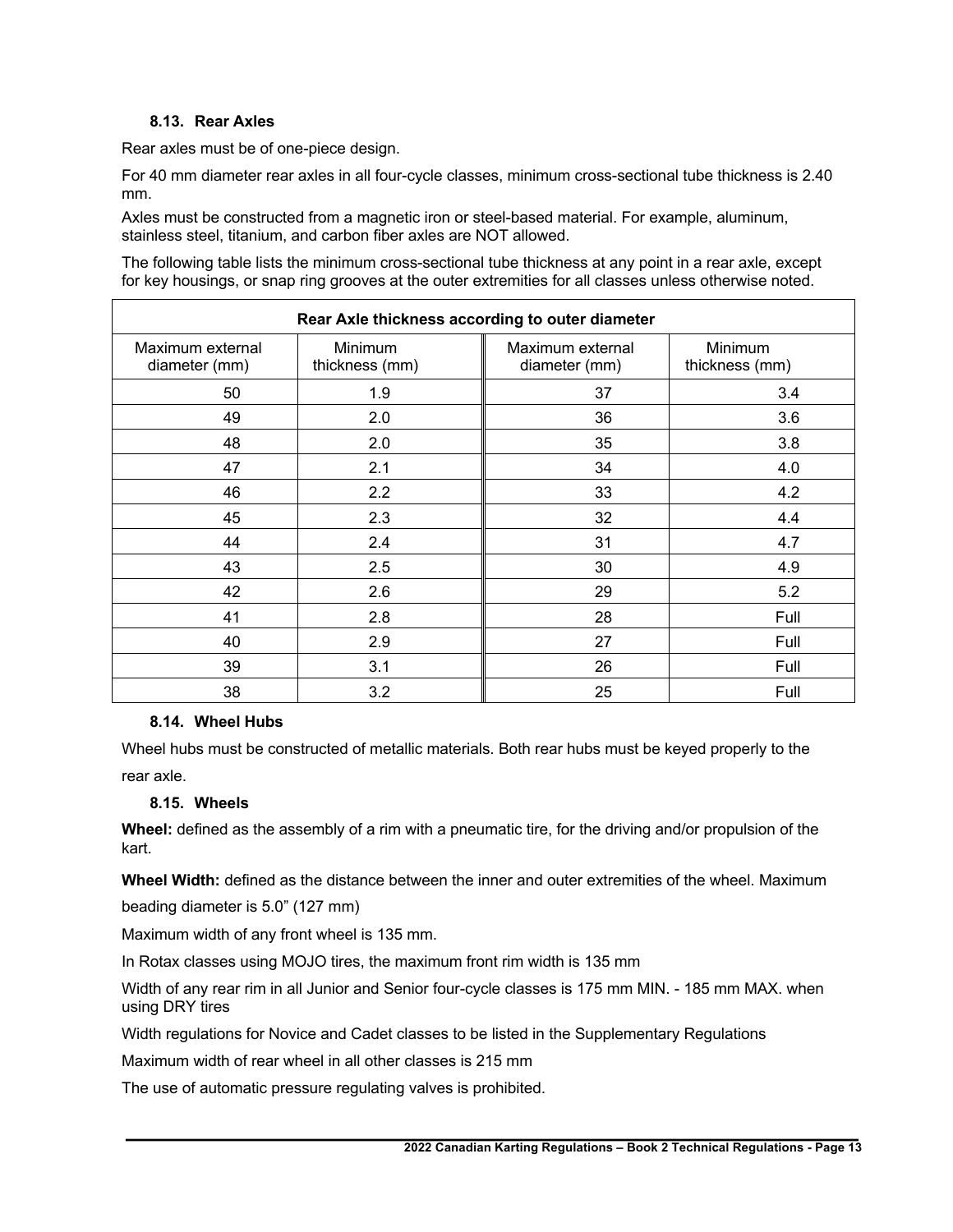#### **8.16. Driver's Seat**

Only bucket type seats are permitted.

Seat must be of one-piece molded construction, with no add-on sections. Seat must be in good

condition.

The seat must securely locate the driver laterally and longitudinally.

The seat must be bolted securely and rigidly in at least four places to the frame without using any damping devices and must not be adjustable while the kart is moving.

No portion of the seat may be located rearward of a plane projected vertically from the back if the rear axle.

Seat height requirements (top of seat) are as follows, measured from the ground:

| Cadet/Novice:   | 10.0" (25 cm) minimum |
|-----------------|-----------------------|
| Junior classes: | 12.0" (30 cm) minimum |
| All others:     | 14.0" (35 cm) minimum |

Shape and size of seats may be modified providing that the complete pattern area of all four final mounting locations are all located in the unaltered portion of the seat.

#### **8.17. Front and Side Bumpers**

Front and side bumpers are compulsory. All bumpers must be made of magnetic steel. All bumpers must remain as originally manufactured.

All CIK-FIA Homologated chassis must conform to their appropriate CIK-FIA Homologations for front and side bumpers. The front, rear and side bumpers must be homologated with the corresponding bodywork.

All non-CIK-FIA homologated chassis must have bumpers that conform to with either a) or to the CIK-FIA homologated bumper regulations described in b). Due to their non-CIK-FIA status and/or age, some deviations may be allowed by the Technical Director that do not affect safety.

#### **a) Front Bumpers:**

The minimum outer diameter of the tubing is 15 mm (0.590").

All front bumpers must be, at some point in the horizontal section of any of the frontal contact portion of the bumper, present when measured at 15 cm to 22 cm from the ground, as raced.

The front bumper must be mounted vertically above the chassis front member and attached to it in up to four places.

There shall be front and lateral protection. The bumper must not project beyond a line drawn through the outside of the front and rear wheels at hub height, with the front wheels in the straightahead position.

#### **Side Bumper Bars for Non-CIK-FIA Homologated Chassis:**

Side bumper bars must be constructed of minimum 18 mm diameter steel tubing, must be secured by minimum 6 mm diameter bolts, and must allow for secure mounting of side pods.

The overall length of the side bumper bar shall be a minimum of 400 mm, measured from the backside of the side bumper bar closest to the rear tire, in a straight line to where it attaches to the kart at the front.

The rear portion of the side bumper bar may not protrude laterally beyond the rear tire, unless otherwise noted.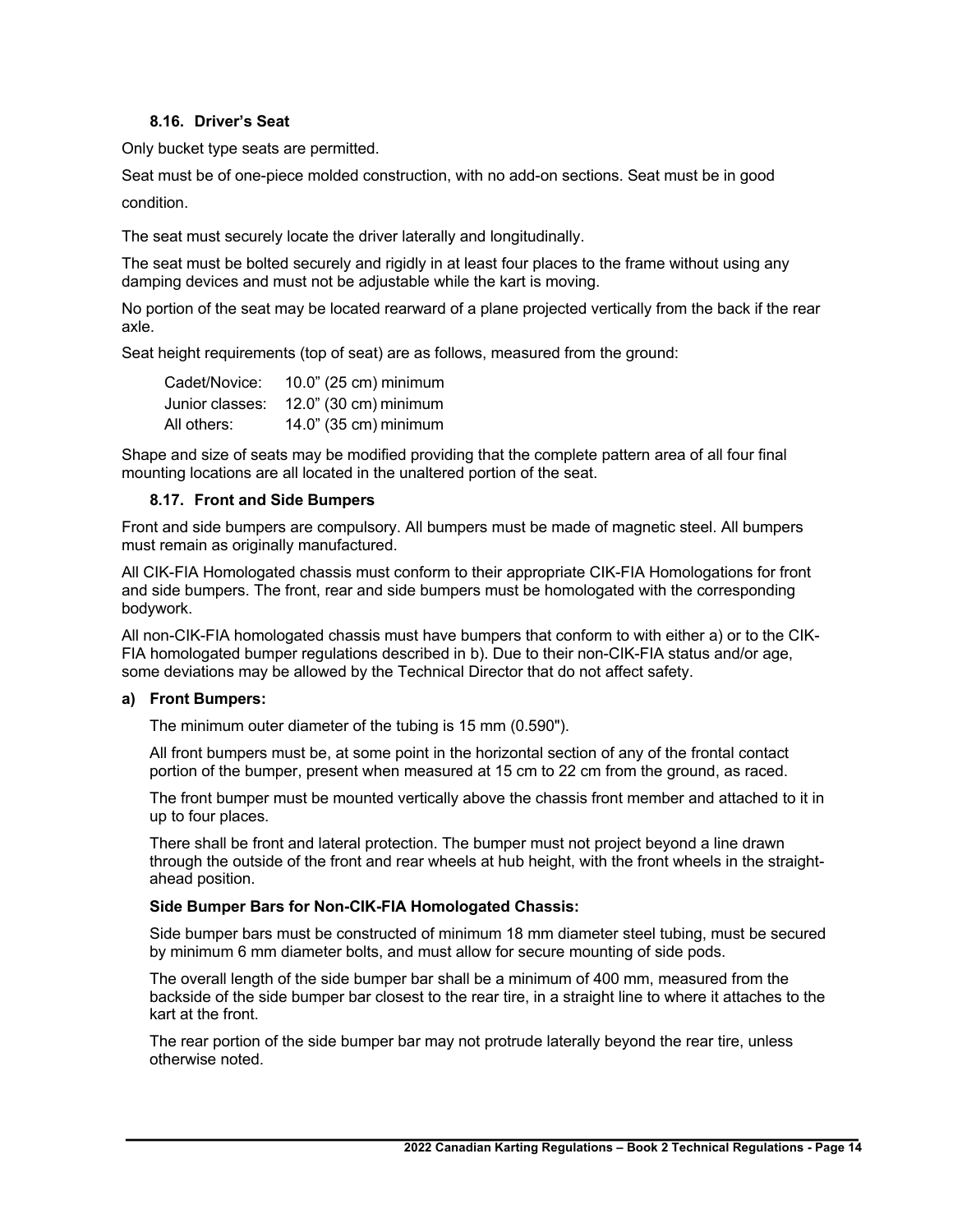#### **b) Bumpers for CIK-FIA Homologated Chassis:**

CIK-FIA Homologated karts must maintain their homologated bumper specifications.

#### **DESSIN TECHNIQUE N°2a**

#### **TECHNICAL DRAWING No. 2a**

Pare-chocs pour circuits courts

**Bumpers for short circuits** 

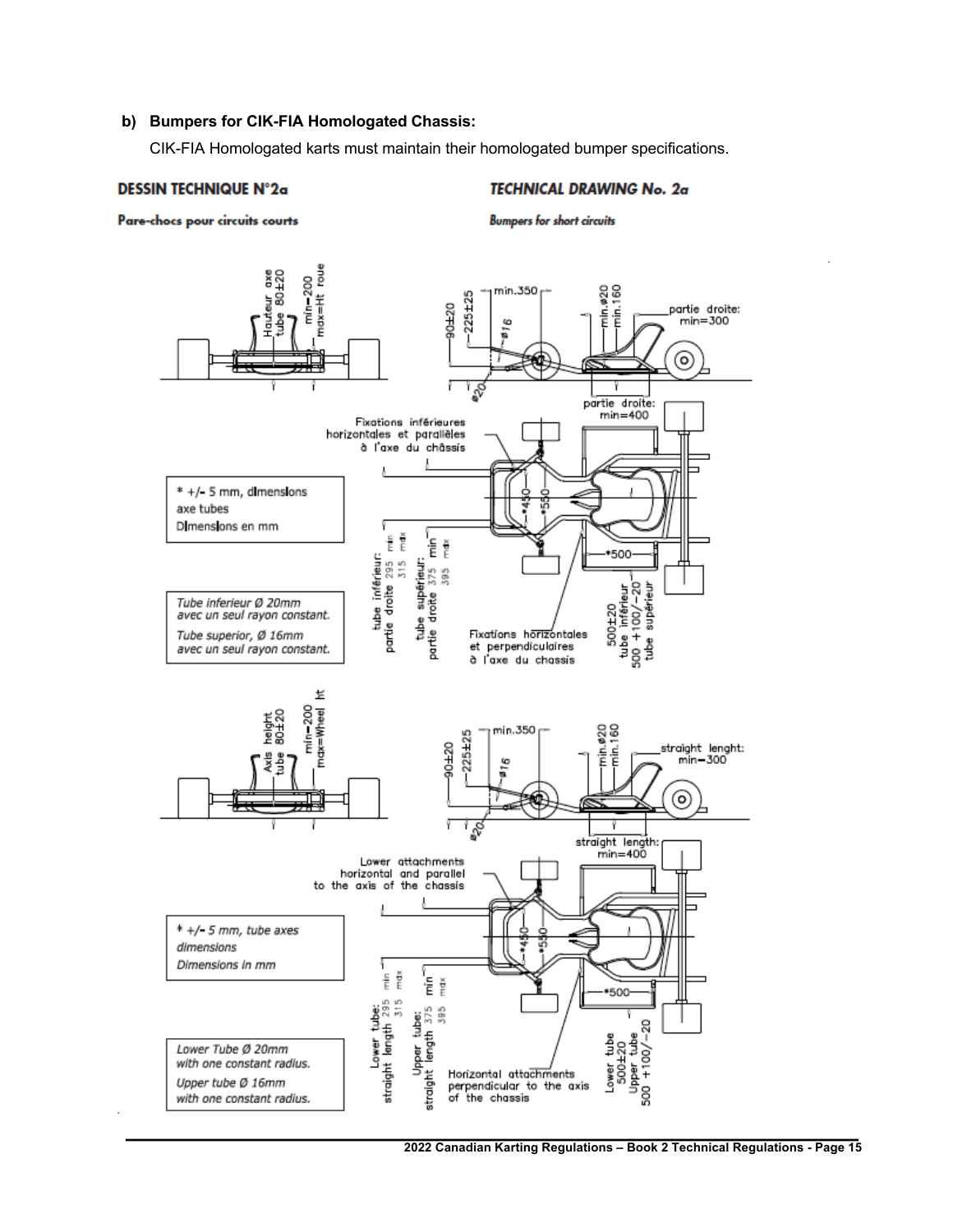#### **9. Front Fairing with CIK-FIA Drop-Down Feature (Push Back Bumper)**

There is only one CIK-FIA homologated front fairing mounting kit (CIK-FIA Drawing 2c and Homologation 1/CA/20 01/01/ET)

The kit sits between the front bumper bars and the front fairing.

When subjected to contact which exceeds the load limit, the mounting bracket and front fairing move rearwards to then sit slightly 'loose' between the front bumper bars. (See CIK-FIA Drawing 2d)

The drop-down nose/front fairing must be in the correct position and meet technical requirements at all times. **Parts with** wear and tear must be rectified **or replaced**. Any form of reinforcement such as clamps, nuts/bolts, tie wraps, tape, wire, etc., is not allowed.

Touching the drop-down nose/front fairing is not permitted after taking grid position until passing post-race technical inspection **unless authorized by an Official.**

#### **Violations and Penalties:**

Violation: Touching drop-down nose cone/front fairing during any track session. Penalty: Disqualification

Violation: Touching drop-down nose cone/front fairing in scale and/or Technical Inspection area prior to being released by officials.

Penalty: Disqualification

Violation: Drop-down nose cone/front fairing not in correct position, one or both sides down. Penalty: 5 second time penalty.

Officials may not vary the violation and penalties.

Drop-down nose cone/front fairing penalties are not subject to protest or appeal.

The document Front-Fairing-Drop-Down.pdf with Technical Drawings 2c, 2d, 1/CA/20/01/01/ET is available at https://www.asncanada.ca

#### **10. Rear Protection**

Rear protection is compulsory for all classes.

When the chassis used is a CIK-FIA homologated chassis that incorporates full-width plastic rear protection in the homologation, the homologated rear protection must be used as homologated.

Rear protection to have an overall width not exceeding the rear width of the kart at any time, measured outside the rear wheels or tires, whichever is the greater.

Rear protection to cover at least 50% of each wheel/tire assembly at all times measured at the center-line of the tire.

The construction of the rear protection must not present any danger as regards safety.

All Rotax classes requiring rear protection must conform to Rotax Max Challenge Regulations.

#### **10.1. Plastic Rear Protection**

Chassis fitted with a full-width plastic rear protection must conform to the following specifications:

Plastic rear protection must be made of molded plastic without foam filling, and the wall thickness must be constant in order to provide uniform strength.

Adjustable plastic rear protection is allowed in **all classes.**

It may under no circumstances be situated above the plane through the top of the rear tires.

The surface(s) of the rear protection must be uniform and smooth; the rear protection must not comprise holes or cuttings other than those necessary for its attachment and/or present at the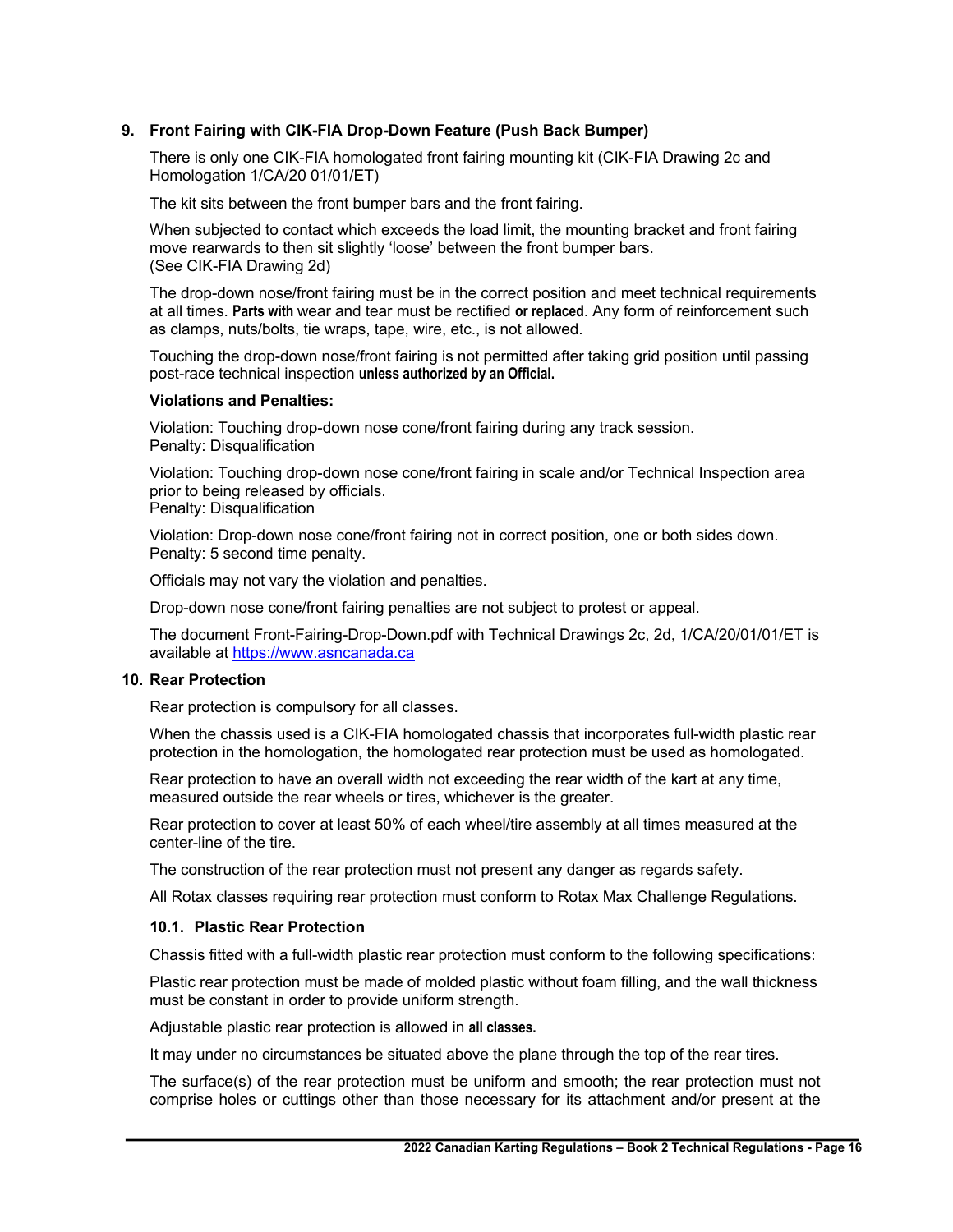homologation.

Gap between the front of the rear protection and the rear wheels' surface: 15 mm minimum, 50 mm maximum.

Maximum width: that of the overall rear width, at any time and in all circumstances.

Ground clearance: 25 mm minimum, 60 mm maximum in a minimum of 3 spaces of a width of 200 mm minimum, situated in the extension of the rear wheels and the center-line of the chassis.

It must have a minimum height of 200 mm above the ground and have at the rear a vertical surface (+0°/-5°) with a minimum height of 100 mm immediately above the ground clearance, measured in a minimum of 3 spaces of a width of 200 mm minimum, situated in the extension of the rear wheels and the center-line of the chassis (CIK-FIA Technical Drawing No. 2c Rear Protection).

Rear overhang: 400 mm maximum.

The unit must be attached to the frame in at least 2 points by supports homologated with the protection and made of plastic, steel or aluminum (possibly by a supple system) on the 2 main tubes of the chassis, or on the currently used bumper (upper bar and anti-interlocking bar, Article 2.5.2), and it must be possible to install it on all homologated chassis (respecting the homologated F dimensions which vary from 620 to 700 mm).

In all conditions, the rear protection must at no time protrude beyond the external plane of the rear wheels.

Non-homologated chassis may be retrofitted with full-width plastic rear protection that is used on a CIK-FIA homologated chassis provided the original mounting points to the chassis are used and the minimum and maximum dimensions are followed.

#### **DESSIN TECHNIQUE N°2e**

#### **TECHNICAL DRAWING No. 2e**

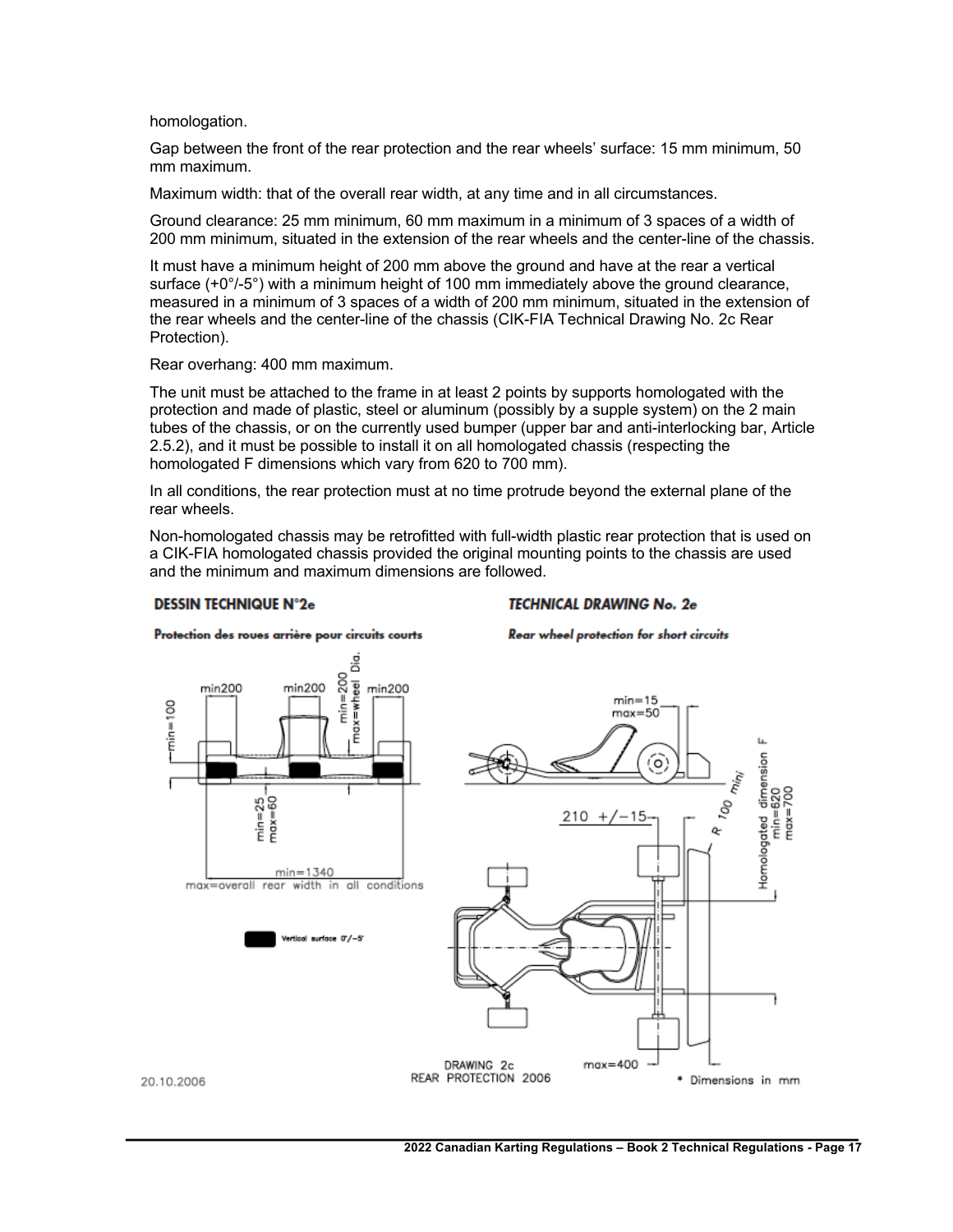#### **DESSIN TECHNIQUE Nº24a**

#### **TECHNICAL DRAWING No. 24a**

#### Pare-chocs (Mini)

**Bumpers (Mini)** 



#### **11. Ballast Weight Mounting**

Ballast weight must be securely attached to the main Kart frame or seat. Mounting of ballast weight on bumpers or side bumper bars is not permitted. Bolts must be used to secure the ballast weights.

Attaching bolts must be no less than 5/16" (8 mm) in diameter.

A minimum of one attaching bolt is required for each 5 pounds of weight added. Attaching bolts must be securely fastened with one of the following methods:

Single nut with cotter pin or safety wire Double nuts or Self-locking nuts – metallic or plastic type

Large area washers must be used in the attaching of weights to the seat of the Kart, both inside the seat and outside of the ballast.

#### **12. Fuel Tank and System**

The fuel tank must be securely fixed to the chassis and be designed in such a way that neither it nor the fuel lines (which must be flexible) present any danger of leakage during the competition.

Fuel line length is limited to a length sufficient to connect the fuel tank to the fuel pump and the fuel pump to the carburetor.

A quick attachment to the chassis is strongly recommended.

The tank shall in no way be shaped to act as an aerodynamic device.

The tank must supply the engine only under normal atmospheric pressure (this means that, apart from the fuel pump located between the fuel tank and the carburetor, any principle or system, mechanical or not, which may have an influence on the internal pressure of the fuel tank is forbidden).

It is mandatory to place the tank between the main tubes of the chassis-frame, ahead of the seat and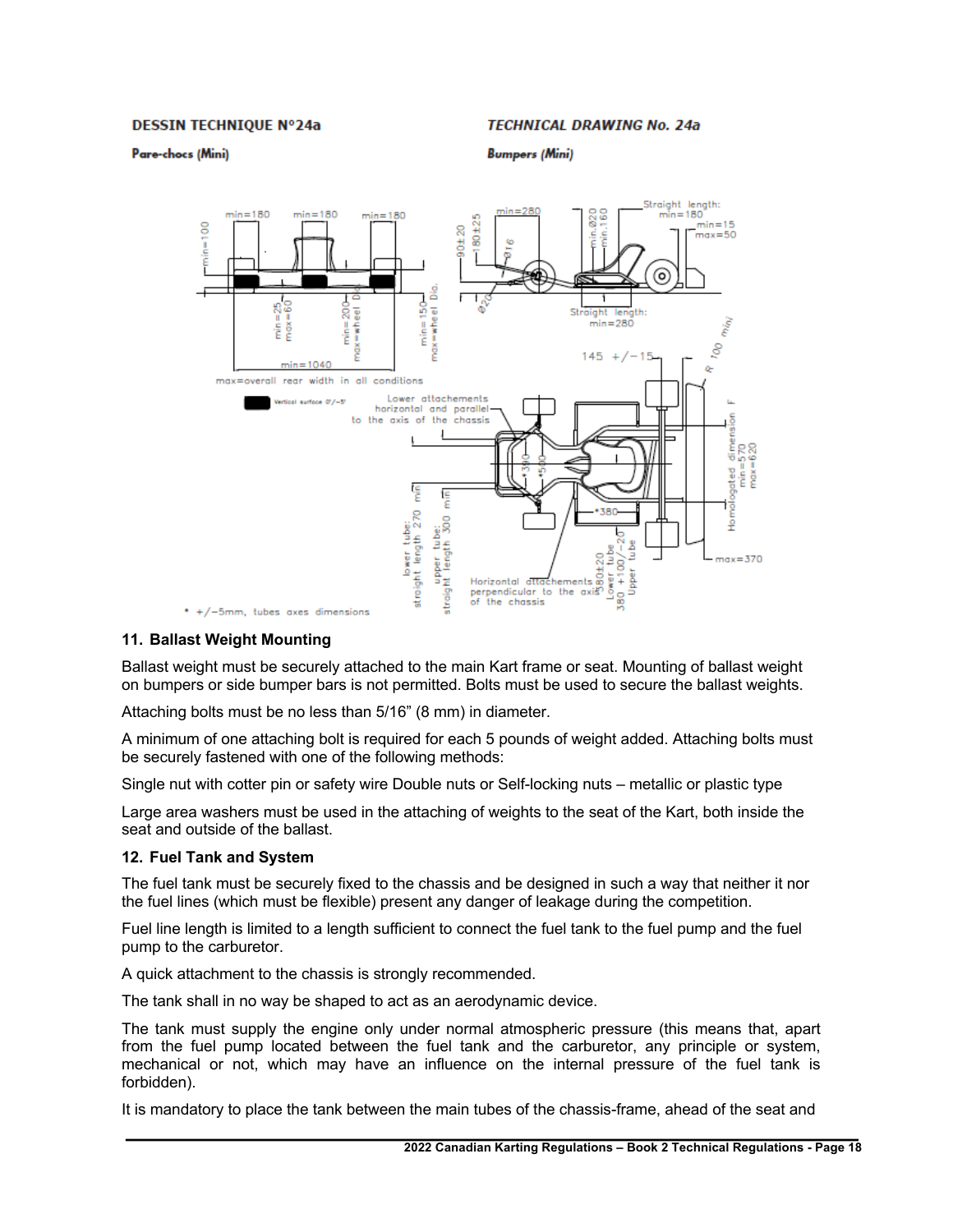behind the rotation axis of the front wheels.

#### **13. Clutches**

Dry, centrifugally operated engine mounted clutches are mandatory in all four-cycle classes.

#### **14. Chain/Oil Guard**

Chain driven Karts must be equipped with a robust chain/oil guard (see example on right).

The guard should be constructed of metal or plastic material, and securely mounted so as to not fall out of line with the chain.

The guard should extend around the axle drive sprocket to at least below the horizontal centerline of the sprocket and must cover the chain as viewed from directly above.

Loosely mounted guards tied to the chassis may not be accepted.

A chain/oil guard which is not in its proper position during a race may cause the entrant to be given a mechanical defect flag, at the discretion of the Race Director and/or the Steward(s) and/or the Technical Inspector if it is considered a hazard.

If a chain/oil guard is noticed to be improperly positioned, or is improperly fastened, on a Kart other than during a race, the entrant will not be allowed to compete until it is repaired.

Fully enclosed chain guards, shown on right, are recommended.

#### **14.1. Chain Oilers**

Chain oilers are not permitted.

#### **14.2. Changing Ratios**

Transmission, gearbox, differential, torque converter or other device that permit a change of drive ratio while the vehicle is in motion is not permitted, unless otherwise specified.

#### **15. Competition Numbers and Number Panels**

All competitors must use solid numbers on a bright yellow background. The number shall be bordered by the contrasting background by 1 cm minimum.

In each class each kart must have a unique number with a maximum of three digits  $(0 - 999)$  made up of numerals (1, 2, 3 etc.) only. No letters (A, B, C etc.) will be allowed.

Each numerical digit must be at least 15 cm (6-inches) high with a 2 cm (3/4-inch) thick stroke using an Arial type or similar font.

Four number panels with numbers must be displayed on each kart.

One located at the front/center of the kart, the numbers visible from the front, either mounted on the front bumper or the steering column fairing.

One located on each vertical side pod/panel, as close as possible to the rear wheels.

One located on the rear of the kart visible and readable, from a position behind the Kart.

If number plates are used they must have rounded corners (diameter of rounded corners 15 to 25 mm), be flexible and made of opaque plastic. They shall always be visible (fixation without a possible displacement).





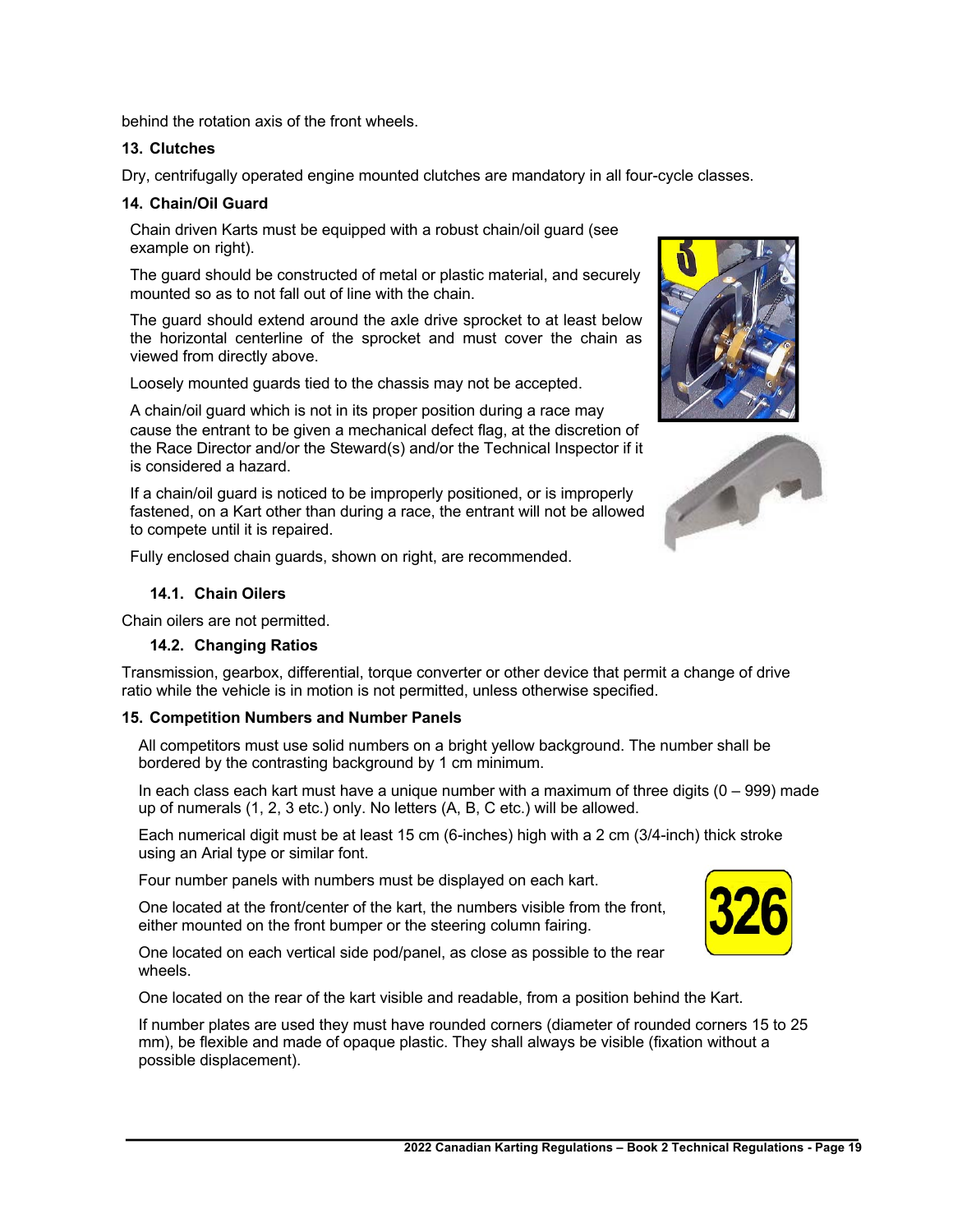#### **16. Instrumentation and Communication**

- a) Definition of Data Acquisition: Any system, with or without a memory, installed on a Kart, enabling the driver or their team during or after an on-track session to read, indicate, acquire, record or transmit any information.
- b) Definition of Telemetry: Data transmission between a moving Kart and an externalbody.
- c) Data acquisition during qualifying, heats and races is limited to systems with or without memory that permit the reading of only the following parameters: engine revolutions (by induction on the spark plug HT cable), two indications of engine temperature, the speed of one wheel, one x/y accelerometer, lap times, engine hours, global position satellite sensing. Systems capable of more than the specified input channels must have all channels other than those allowed disconnected or disabled.
- d) Any system of telemetry is forbidden for the entire event.
- e) Any radio, electronic, or verbal communication between any driver on the track and any other body is forbidden.
- f) Beacons used only to trigger on-kart systems are not considered telemetry and may be used. They must be placed in a location as directed by the Race Officials.
- g) Track strip sensing devices are not considered telemetry when used solely as a trigger for Official timing and scoring, and/or personal on-kart lap timing.
- h) The power supply for Data Acquisition Systems may come directly from an onboard battery in classes that allow or require an onboard battery for starting the kart.

#### **17. Throttle Return Spring**

All karts must be equipped with a positive acting throttle return spring.

#### **18. Seat Belts and Mirrors**

Seat belts, rear view mirrors or driver restraint systems (seat belts) are prohibited.

#### **19. Hand Controls**

On application to ASN or the karting organization having jurisdiction, permission may be given for the fitting of brake and throttle hand controls.

#### **20. Transponder**

Competitors are responsible to purchase their own transponder mount that attaches the transponder to the kart. Mounts are available at most tracks.

For all practice, qualifying and race sessions, it is the responsibility of the driver to assure that an event- registered AMB–compatible transponder is fitted prior to entry to the track.

It is recommended that competitors purchase their own transponder.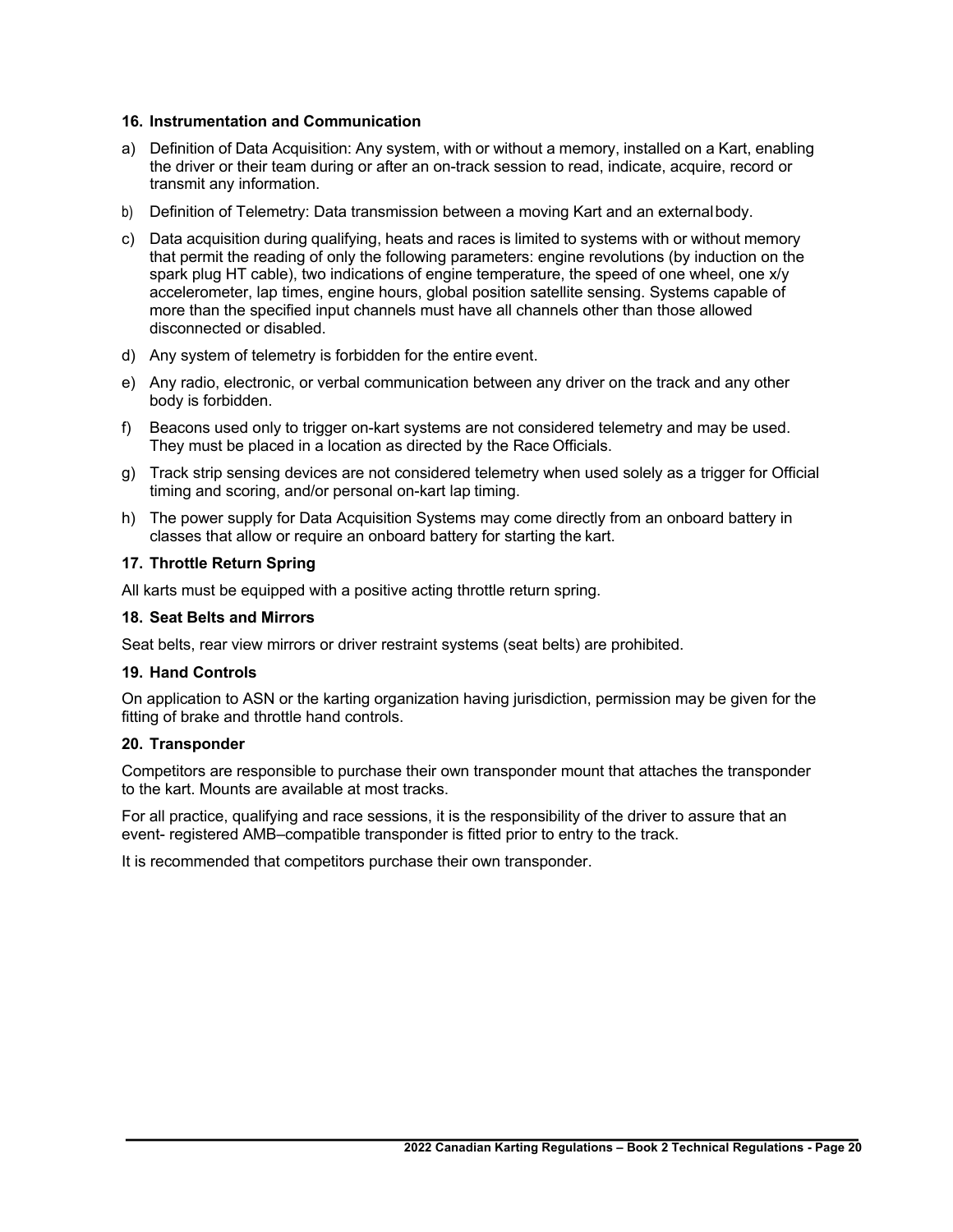#### **20.1. Transponder Mounting Location**

The competitor is responsible for securing the scoring transponder to the kart to prevent loss of the transponder. The transponder must be mounted on the center of the rear of the driver seat. Minor offset from the center of the seat is permitted.

The transponder must be mounted vertically (inscription readable normally) with the center of the transponder installed 25 cm +/- 5 cm from ground level.

The space, in a straight line, between the transponder and the ground must be free, i.e. no lead, chassis tubing, battery or other element which can block the signal between the transponder and the detecting loop**.**



#### **21. Driver's Name**

It is recommended that the driver's name with the Canadian flag be on each side of the kart on the vertical portion of the side bodyworks. It is recommended that the height of the black letters of the driver's name and the flag shall be 3 cm minimum on a white background.



#### **22. Starter Batteries**

In classes that allow or require an onboard battery for starting the kart the specified battery must be mounted in the kart at all times. Only sealed, leak proof (maintenance free) batteries are allowed to feed the starter.

#### **23. Airflow Control on Radiators**

If tape is used, each tape strip must be continuous and wrap totally around the radiator either horizontally or vertically. Tape may not be removed while the kart is on track. No pull-off tabs allowed. Adjustable Radiator Screens can be used instead of tape. 3D printed flat screens may be used provided they are firmly fixed to the radiator.

See Canadian Rotax Max Challenge Regulations for Rotax classes.

#### **24. TIRES**

#### **24.1. Tire Specifications**

ASN or karting organization having jurisdiction reserves the right to designate specific tires, with regard to manufacturer name, size, and manufacturer designation, etc.

Tires in competition and practice must be pneumatic, designed for racing applications only. Radial tires are not permitted.

Maximum bead diameter is 5.0 inches.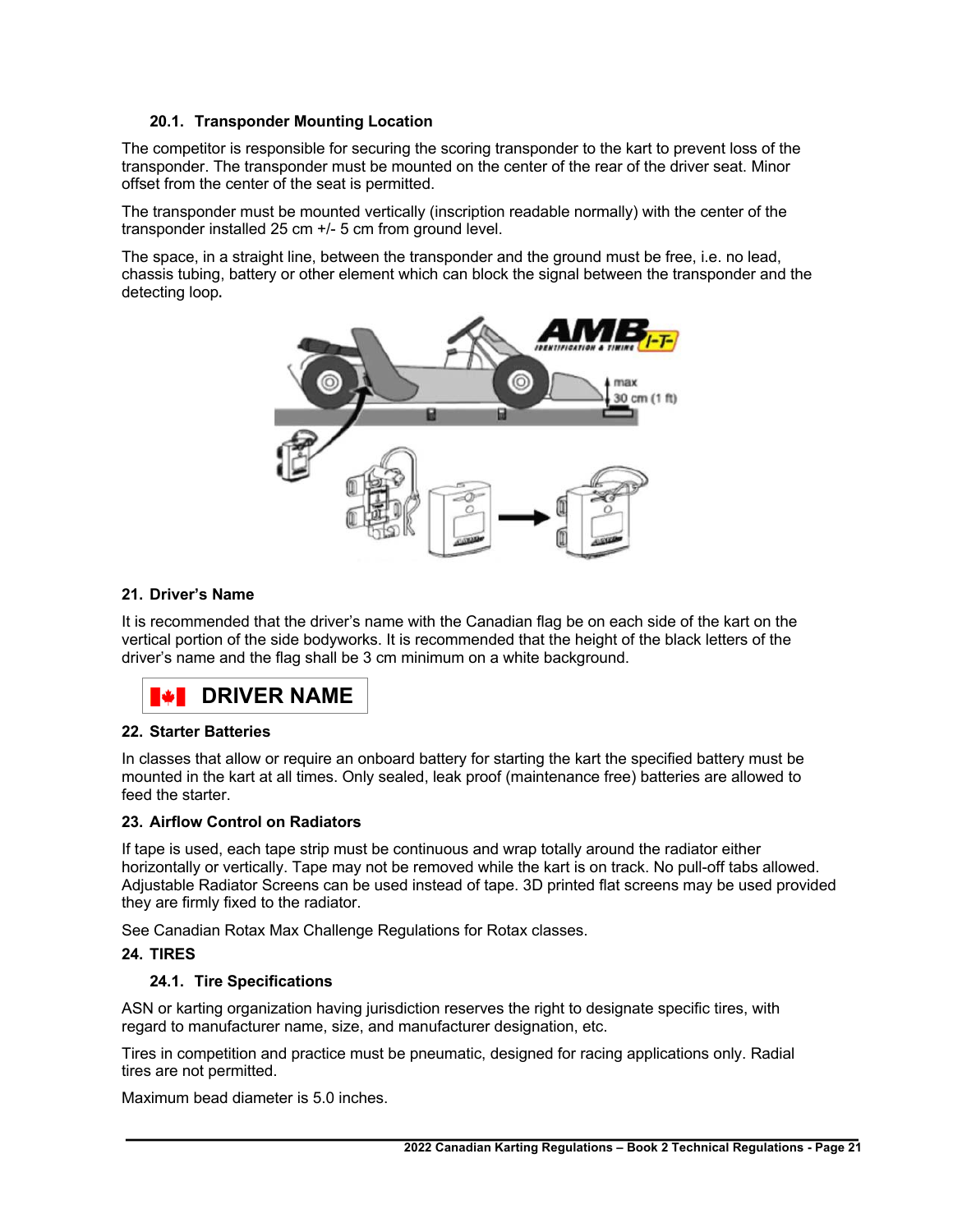Maximum outer diameter of all tires: Front 280 mm, Rear 300 mm. Minimum outer diameter of all tires is 225 mm.

Tires used must be CIK-FIA homologated unless specified otherwise in the Supplementary Regulations.

Any modification of a tire is forbidden. The treating of any tire with any chemical substance or by temperature alteration is forbidden.

Wet and Dry tires may not be mixed on the kart during any on track session.

Rear tire sizes must be used only on the rear of the kart. Front tire sizes must only be used on the front of the kart.

#### **24.2. Tires for Use in Dry Track Conditions**

#### **a) Rotax Classes:**

According to the Canadian Rotax Max Challenge Regulations.

#### **b) All Other Classes:**

For Qualifying, Pre-Final and Final races, competitors may only use one set of four dry tires.

#### **24.3. Tires for Use in Wet Track Conditions**

#### **a) Rotax Classes:**

According to the Canadian Rotax Max Challenge Regulations.

#### **b) Other Classes:**

For Qualifying, Pre-Final and Final races, competitors may only use one set of four wet tires.

#### **25. BODYWORK SPECIFICATIONS**

#### **25.1. Components - Materials and Usage**

- a) Required bodywork components are: One steering column fairing, one nose cone, two side pods, and associated mounting brackets and rear wheel protection as required in their Homologation.
- b) The combination of CIK-FIA Homologated bodywork (side pods, nose cone, steering column fairing) of different makes or models is authorized. Both side pods must utilize their respective homologated side bumpers and must be used as a matched set. The nose cone must utilize its respective homologated front bumper.
- c) Nose cone and side pods must remain attached at their normal attachment points to the Kart after the completion of any session/race.
- d) Nose cones must be attached to the Kart with the appropriate Homologated apparatus. Any form of reinforcement such as clamps, nuts/bolts, tie wraps, tape, wire, etc., is not allowed.
- e) No element of the bodywork may be used as fuel tank or for the attachment of ballast.
- f) Plastic used for the bodywork must not be able to splinter, shall have no sharp angles and shall not be made of Plexiglas-type materials.
- g) No cutting of bodywork elements is allowed.
- h) No attachments to bodywork are allowed except for decals and allowed cameras and mounts.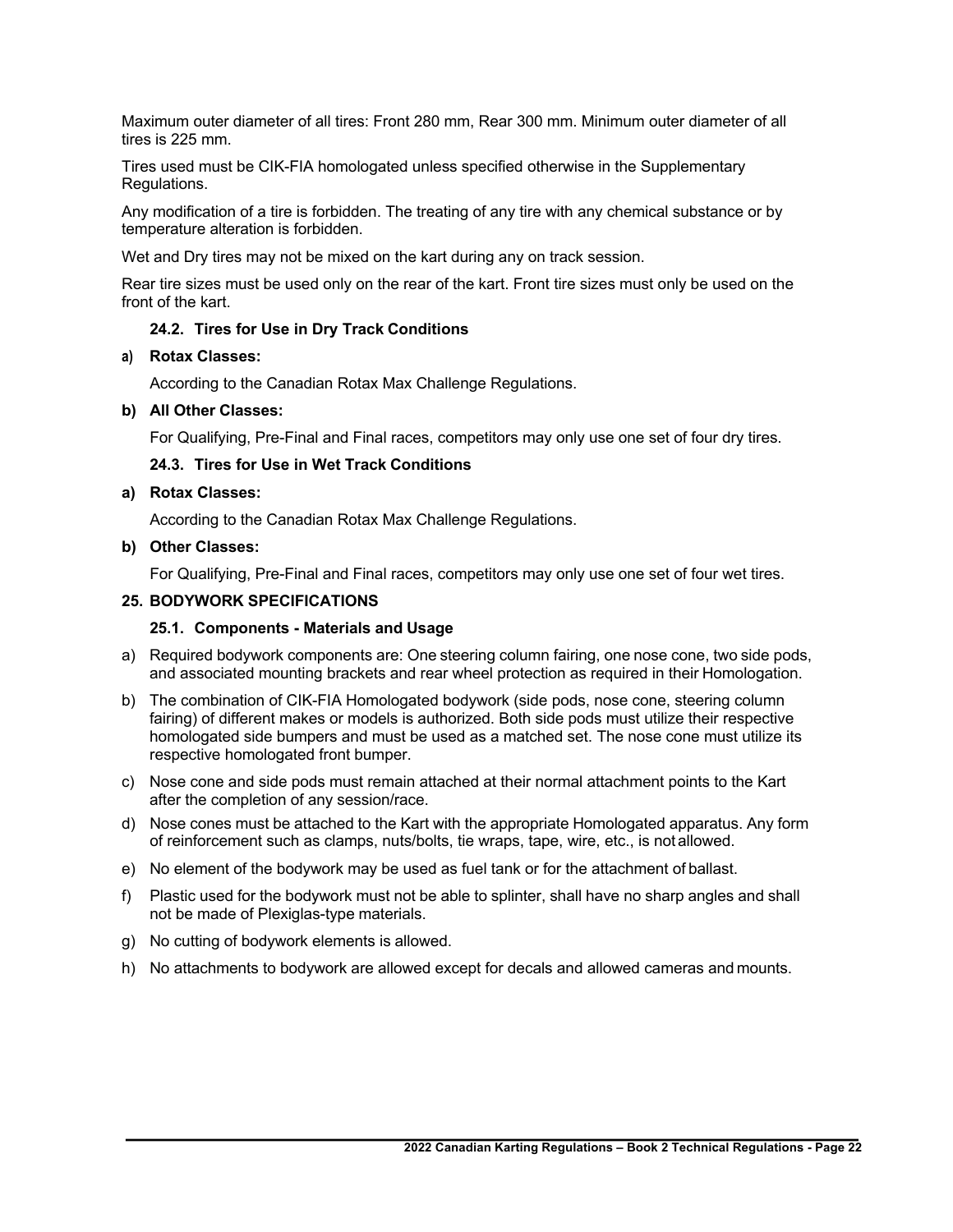#### **25.2. CIK Bodywork Specifications**

All CIK-FIA Homologated chassis must have CIK-FIA Homologated bodywork as required for the particular chassis.

#### **25.3. Bodywork Regulations**

#### **Side Pods:**

The side pods must under no circumstances be located above the plane through the top of the front and rear tires (with the front wheels in the straight-ahead position).

In 2 cycle classes, side bodywork may not be located outside the plane drawn through the external part of the front and rear wheels (with the front wheels in the straight-ahead position).

In 4 cycle classes, side bodywork may be located outside the plane from the external part of the front to the rear wheels by a maximum of 2.5 cm.

They may not be located inside the vertical plane through the two external edges of the wheels (with the front wheels in the straight-ahead position) by more than 40 mm.

They must have a ground clearance of 25 mm minimum and of 60 mm maximum.

The surface of the side bodywork must be uniform and smooth; it must not comprise holes or cuttings other than those necessary for their attachment.

Gap between the front of the side bodyworks and the front wheels: 150 mm maximum. Gap between the back of the side bodyworks and the rear wheels: 60 mm maximum.

No part of the side bodywork may cover any part of the Driver seated in his normal driving position. The side bodyworks must not overlap the chassis-frame seen from underneath.

They must be solidly attached to the side bumpers.

On their outer rear vertical surface close to the rear wheels there must be a space for competition numbers.

#### **Nose Cone:**

Nose cone must remain attached at the normal attachment points to the Kart after the completion of any on track session or race.

Nose cones must be attached to the Kart with the appropriate homologated apparatus. Any form of reinforcement such as clamps, nuts/bolts, tie wraps, tape, wire, etc., is not allowed.

Minimum width is 1,000 mm and maximum width is the external width of the front track.

#### **Steering Column Fairing:**

It must not be located above the horizontal plane through the top of the steering wheel.

It must allow a gap of at least 50 mm between it and the steering wheel and it must not protrude beyond the nose cone.

It must neither impede the normal functioning of the pedals nor cover any part of the feet in the normal driving position.

Its width is 250 mm minimum and 300 mm maximum.

Its lower part must be solidly attached to the front part of the chassis-frame directly or indirectly. Its top part must be solidly attached to the steering column support with one or several independent bar(s).

A space for competition numbers must be provided.

#### **All Bodywork:**

**Bodywork with cuts or worn through holes, excessive damage or wear must be replaced.**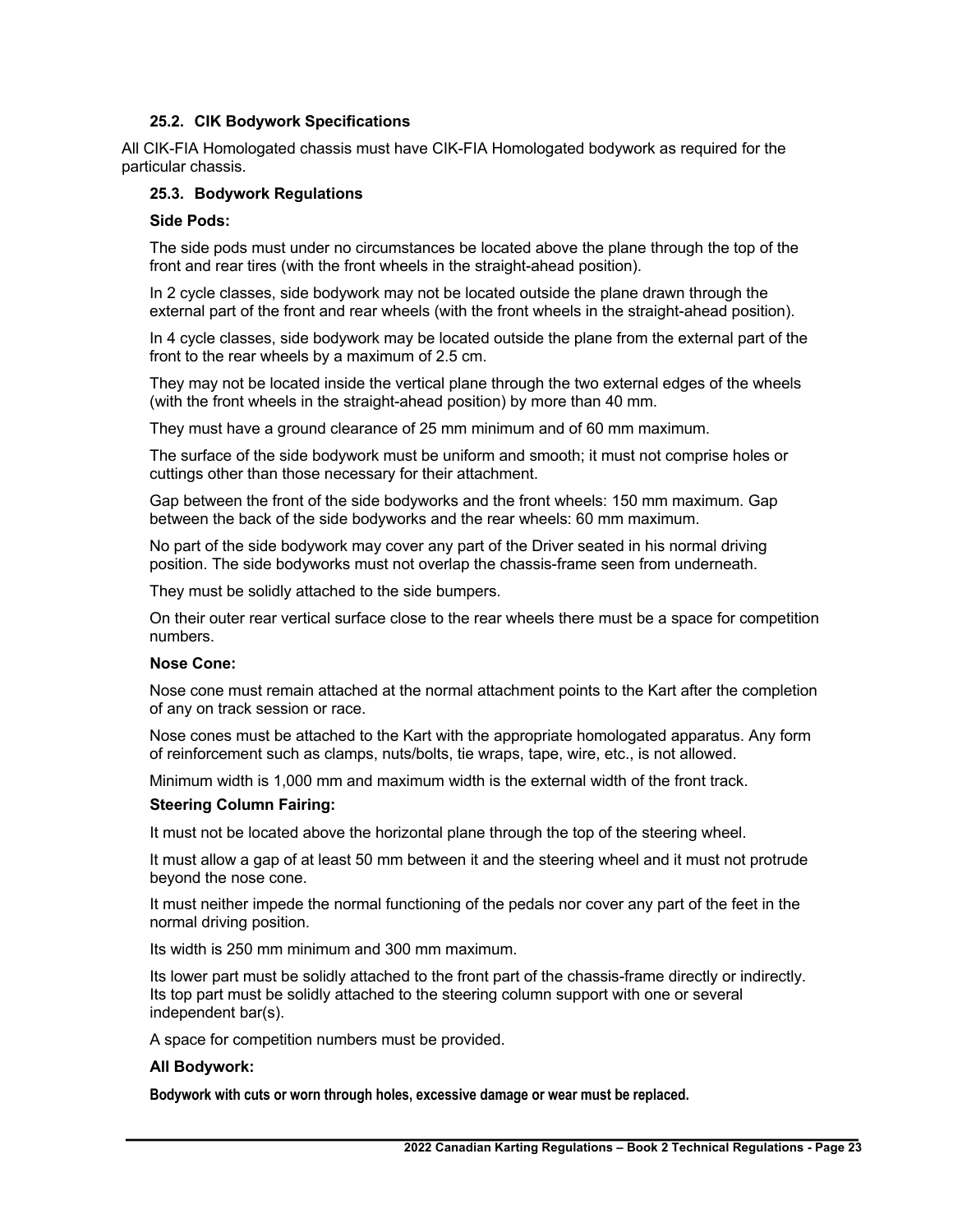

#### **25.4. CIK-FIA Bodywork Dimensions - Technical Drawing No. 2b Bodywork for Short Circuits**

| <b>CODE</b> | Cotes en mm / Dimensions in mm                                                 | Limite/Limit              | <b>Commentaires/Comments</b>                                       |
|-------------|--------------------------------------------------------------------------------|---------------------------|--------------------------------------------------------------------|
| Al          | Inférieur au rayon de la roue avant<br>Less than the front wheel radius        |                           | Avant / Front                                                      |
| A2          | Inférieur au rayon de la roue arrière<br>Less than the front wheel radius      |                           | Arrière / Rear                                                     |
| B           | 25<br>60                                                                       | <b>Minimum</b><br>Maximum | Pilote à bord / Driver on board<br>Pilote à bord / Driver on board |
| c           | 150                                                                            | Maximum                   |                                                                    |
| C1          | 180                                                                            | Maximum                   |                                                                    |
| D           | 60                                                                             | <b>Maximum</b>            |                                                                    |
| н           | 50                                                                             | Minimum                   |                                                                    |
|             | 250<br>300                                                                     | Minimum<br>Maximum        |                                                                    |
|             | 680                                                                            | Maximum                   |                                                                    |
| м           | 1000<br>Largeur extérieure du train avant<br>External width of the front track | Minimum<br>Maximum        |                                                                    |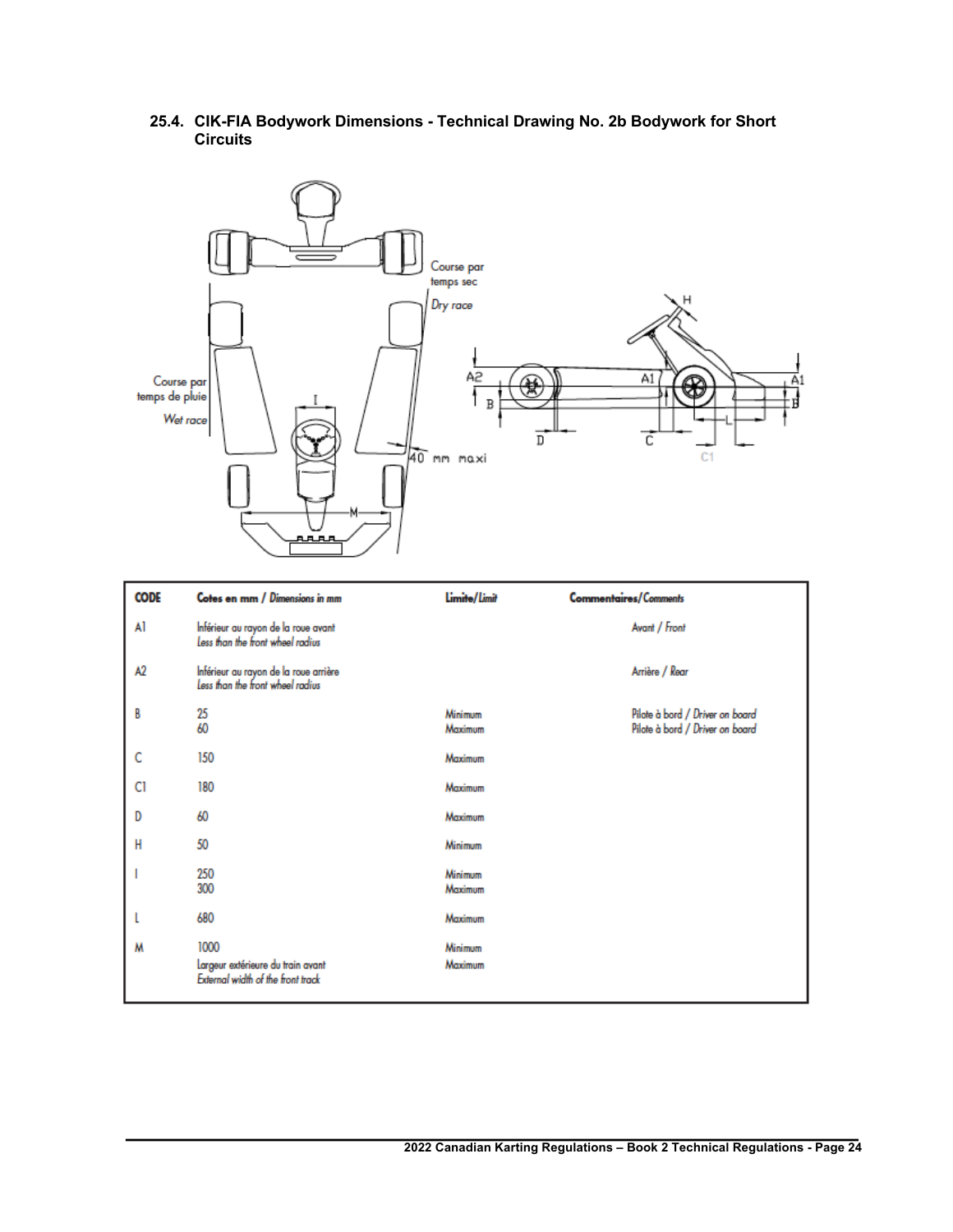#### **25.5. CIK-FIA Bodywork Dimensions - Technical Drawing No. 24b Bodywork (Mini)**

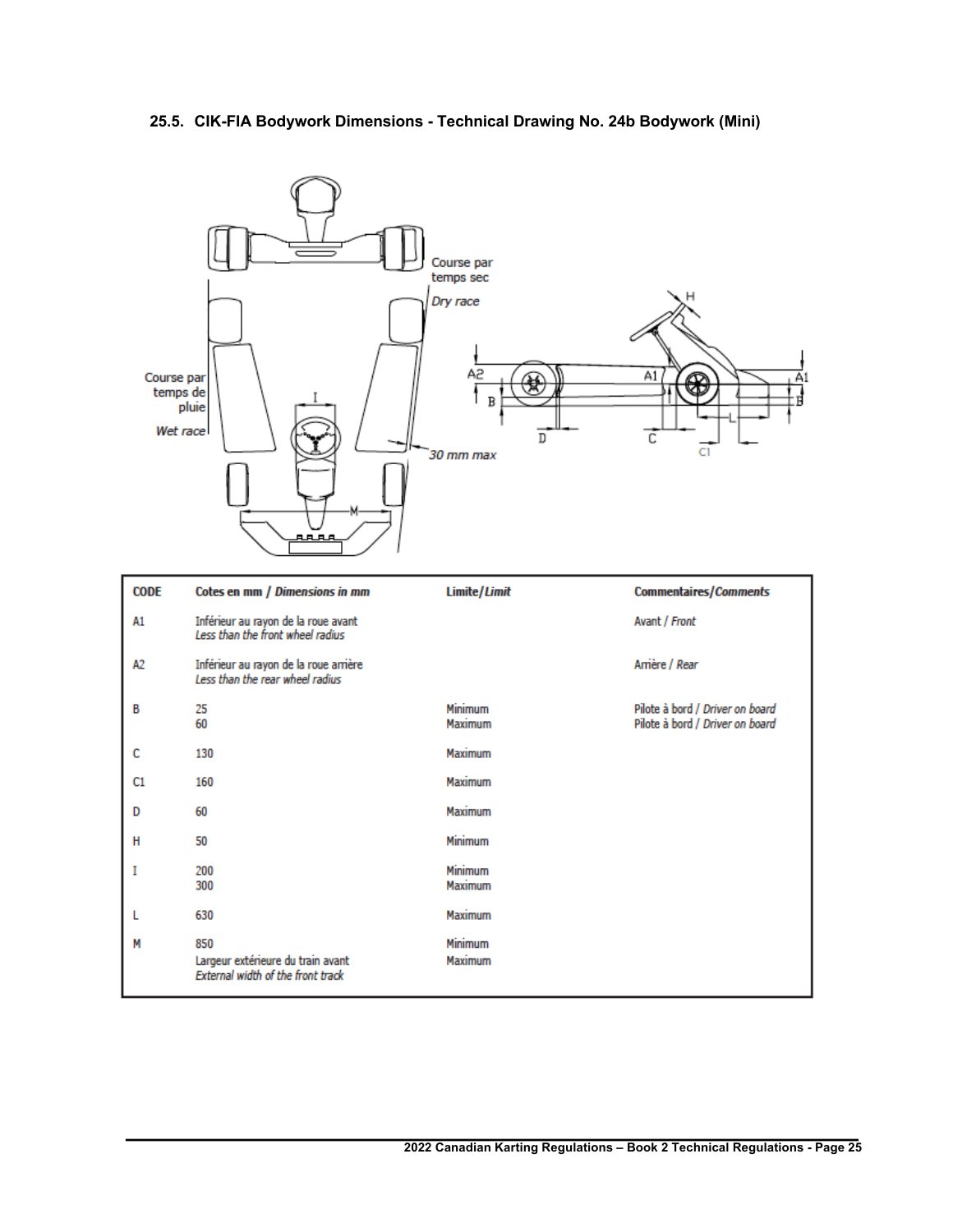#### **26. LOOSE OR LOST COMPONENTS**

All major bodywork components, rear protection, bumpers and chain guards shall remain in their normal position throughout the competition.

Loose bodywork including side pods, front fairings (nose cone and steering column), rear protection, bumpers, chain guards **or heat protective wrapping on a 4-cycle header/silencer** may result in a kart being shown the BLACK flag with ORANGE DISK with kart number if judged by officials to be a hazard. A penalty may be applied even if the BLACK flag with ORANGE DISK cannot displayed.

Loss of bodywork including front fairings (nose cone and steering column), rear protection, bumpers, chain guards, **intake silencer on a 2-cycle kart or 4-cycle header/silencer** will result in a kart being shown the BLACK flag with ORANGE DISK with kart number. A penalty will be applied even if the BLACK flag with ORANGE DISK cannot displayed.

#### **27. CIK-FIA including KZ1, KZ2, Electrical Kart, OK, OK-Junior, Mini**

Inspected according to CIK-FIA regulations available at https://www.fiakarting.com/page/home

#### **28. Rok including Rok Micro, Mini, Junior, Senior, Shifter and Shifter Masters**

Inspected according to Rok **Technical** regulations available at https://rokcupusa.com/rules/rok-cup-usa-series/

#### **29. Rotax including Rotax Max, Junior Max, DD2, DD2 Masters, Mini Max, Micro Max**

Inspected according to the Canadian Rotax Max Challenge Regulations available at http://maxchallenge.ca

#### **30. Briggs & Stratton**

Refer to Briggs & Stratton Racing LO206 Canada Engine Class Regulations available at https://www.asncanada.ca

#### **31. ALL OTHER CLASSES**

Any other class not specified in these regulations will inspected according to the official and accepted regulations published for that class or as specified in the Supplementary Regulations.

# **32. TWO CYCLE FUEL AND OIL REQUIREMENTS**

#### **32.1. Source and Communication**

Two-cycle classes may be required to use fuel for their specific classes, purchased from a specific source, for each sanctioned event. Communication of source shall be by bulletin at registration on the day of the event, and/or by Supplementary Regulation for the event.

#### **32.2. Lubricant Oils**

The chosen oil must be stated on the Competitor's entry form and declared by the competitor on the Pre- Technical Inspection Self-Declaration form. Any class may have a brand of oil specified for use in the Supplementary Regulations.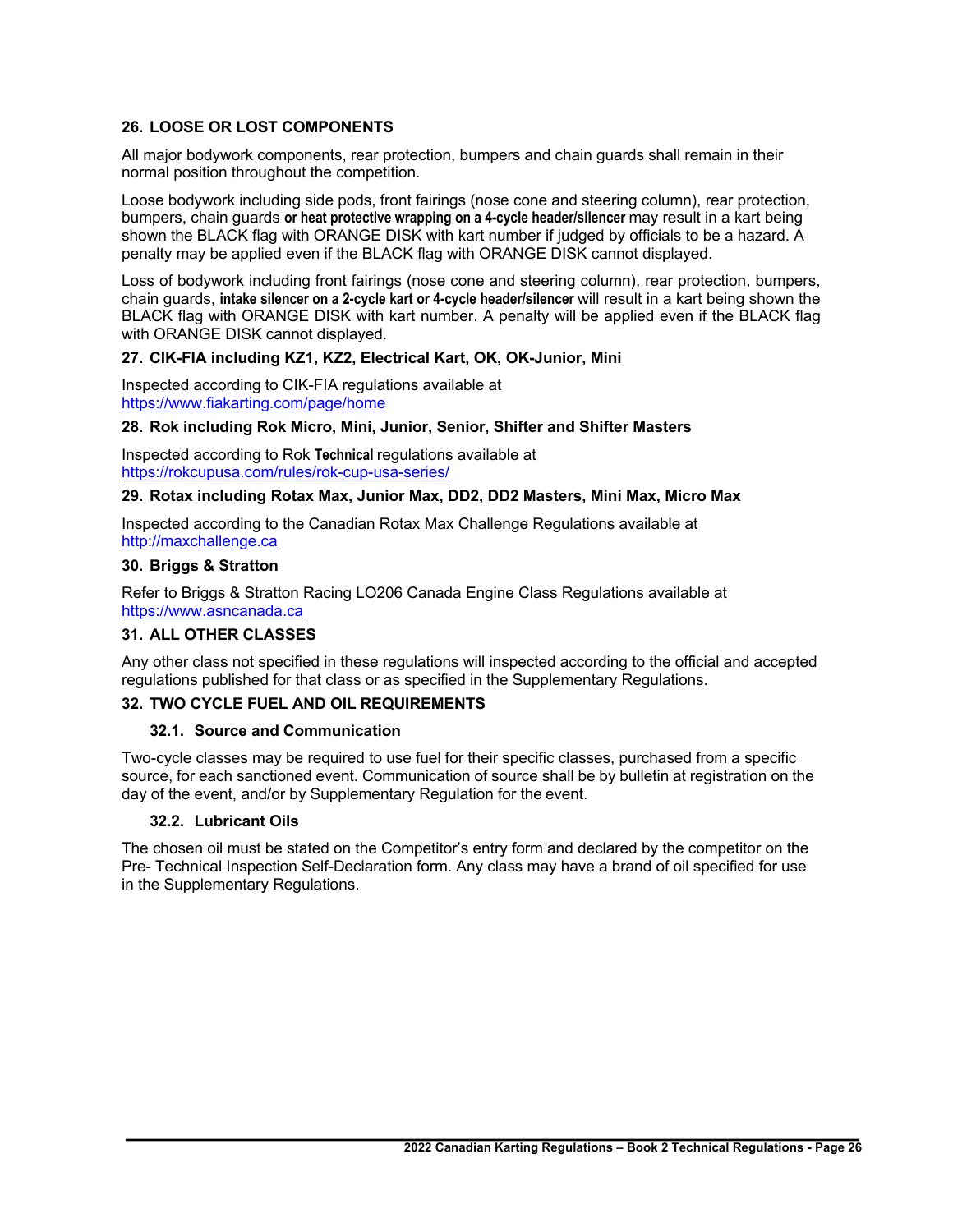#### **33. FOUR-CYCLE FUEL REQUIREMENTS - GASOLINE TO BE USED**

Four-cycle classes are required to use PREMIUM UNLEADED gasoline with a minimum octane rating of 91 obtained from a specified location for each event. The source shall be stated in the Supplementary Regulations and publicized at registration.

#### **34. FUEL AND OIL TESTING**

Fuel and oil testing at an event does not follow procedures or standards of laboratory testing.

#### **34.1. General Conditions**

Competitors are NOT entitled to a race fuel or oil check at any time, either for themselves or another competitor.

A fuel check may be taken at any time during the event, from any part of the fuel system.

A sample of engine lubricating crankcase oil may be requested at any time by the Technical

Inspector. The Event Organizer may specify the use of ANY accepted method to determine fuel or oil legality.

#### **34.2. Fuel Checking Procedure**

When using a conductivity sensitive fuel probe, normal procedure is to dip the fuel tester probe into the competitor's fuel tank at any time during the entire event, to determine if the Competitor's fuel is within specification.

A test sample may be taken from the fuel line to the carburetor into a glass bottle and tested when:

- **a)** There is insufficient fuel in the tank. Insufficient fuel to test is defined as less than 10 fluid ounces.
- **b)** There is insufficient access to the tank.
- **c)** The fuel level cannot be seen in the tank.
- **d)** Any other reason determined by the Technical Inspector.

Any additional test for gasoline and/or oil that is deemed acceptable by the Technical Inspector shall be admissible (i.e. specific gravity-hydrometer, additives-water test, chemical testing procedures etc.).

Decisions regarding fuel legality are not subject to protest or appeal.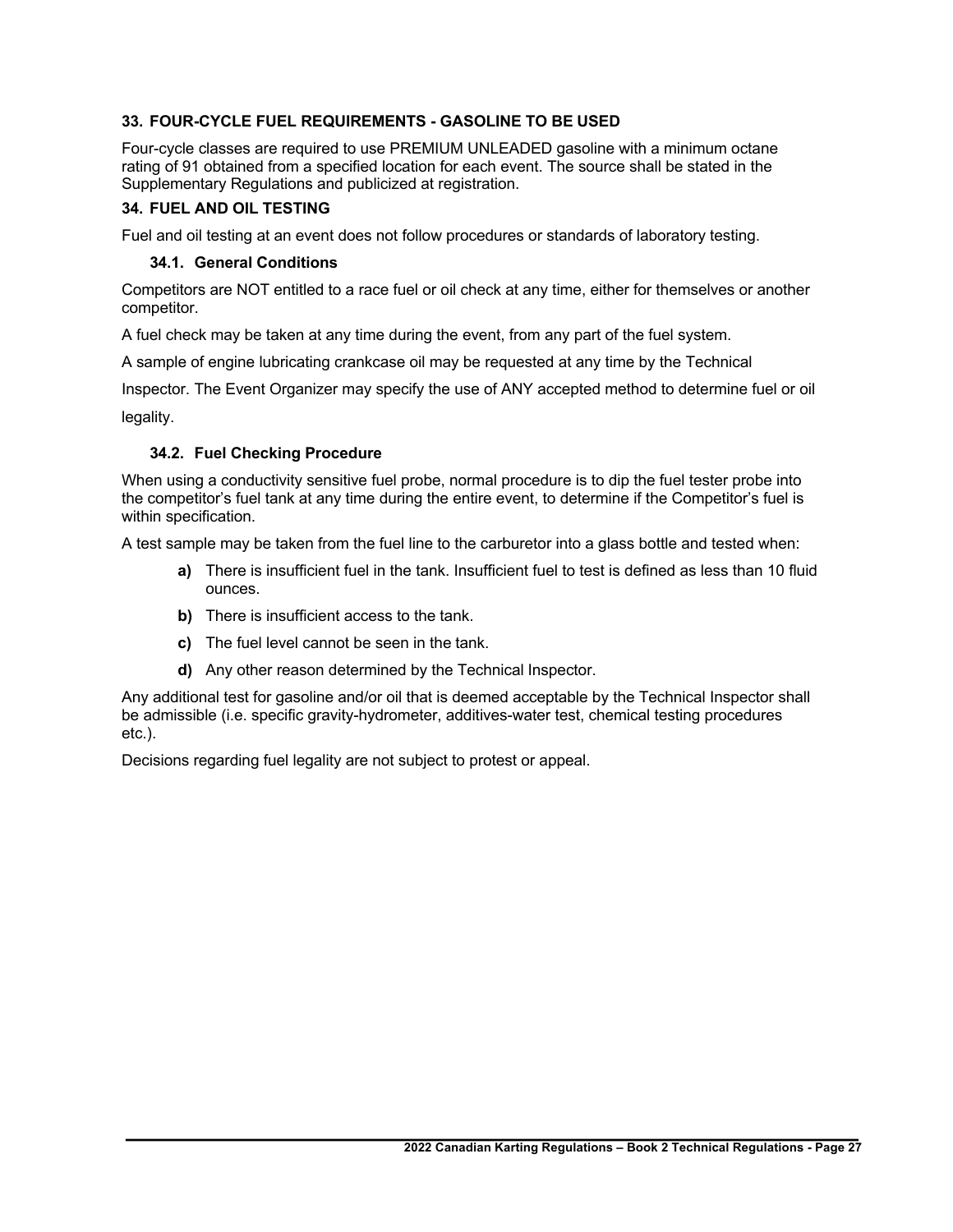# **35. USE OF CAMERAS ON KARTS**

The cameras listed below are the only cameras recommended for mounting on a kart.